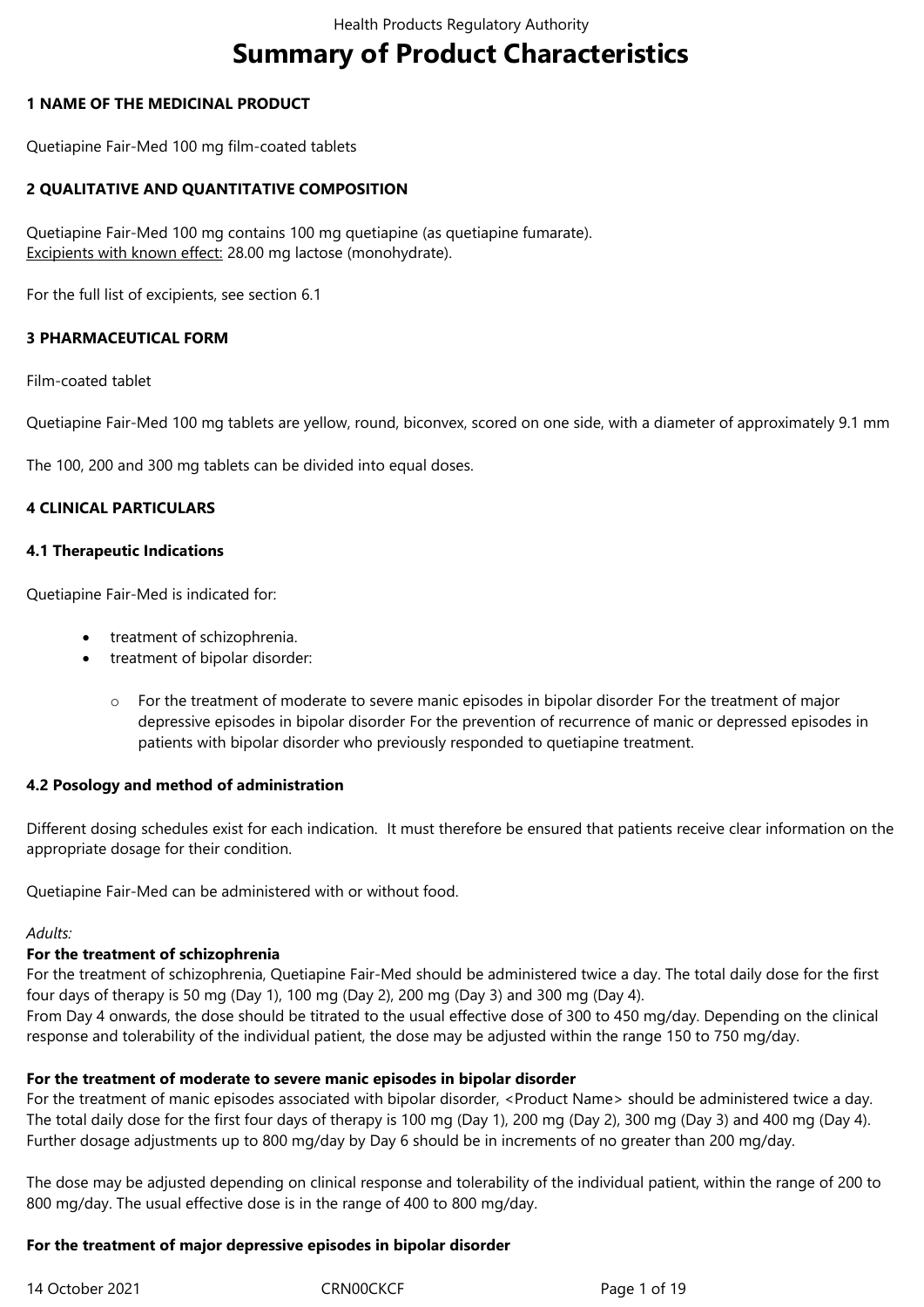Quetiapine Fair-Med should be administered once daily at bedtime. The total daily dose for the first four days of therapy is 50 mg (Day 1), 100 mg (Day 2), 200 mg (Day 3) and 300 mg (Day 4). The recommended daily dose is 300 mg. In clinical trials, no additional benefit was seen in the 600 mg group compared to the 300 mg group (see section 5.1). Individual patients may benefit from a 600 mg dose. Doses greater than 300 mg should be initiated by physicians experienced in treating bipolar disorder. In individual patients, in the event of tolerance concerns, clinical trials have indicated that dose reduction to a minimum of 200 mg could be considered.

#### **For preventing recurrence in bipolar disorder**

For preventing recurrence of manic, mixed or depressive episodes in bipolar disorder, patients who have responded to quetiapine for acute treatment of bipolar disorder should continue therapy at the same dose. The dose may be adjusted depending on clinical response and tolerability of the individual patient, within the range of 300 to 800 mg/day administered twice daily. It is important that the lowest effective dose is used for maintenance therapy.

#### *Elderly:*

As with other antipsychotics, Quetiapine Fair-Med should be used with caution in the elderly, especially during the initial dosing period. The rate of dose titration may need to be slower, and the daily therapeutic dose lower, than that used in younger patients, depending on the clinical response and tolerability of the individual patient. The mean plasma clearance of quetiapine was reduced by 30 - 50% in elderly subjects when compared to younger patients.

Efficacy and safety has not been evaluated in patients over 65 years with depressive episodes in the framework of bipolar disorder.

## *Paediatric Population:*

Quetiapine Fair-Med is not recommended for use in children and adolescents below 18 years of age, due to a lack of data to support use in this age group. The available evidence from placebo-controlled clinical trials is presented in sections 4.4, 4.8, 5.1 and 5.2.

## *Renal Impairment:*

Dosage adjustment is not necessary in patients with renal impairment.

#### *Hepatic Impairment:*

Quetiapine is extensively metabolised by the liver. Therefore, Quetiapine Fair-Med should be used with caution in patients with known hepatic impairment, especially during the initial dosing period. Patients with known hepatic impairment should be started with 25 mg/day. The dosage should be increased daily with increments of 25 - 50 mg/day until an effective dosage, depending on the clinical response and tolerability of the individual patient.

# **4.3 Contraindications**

Hypersensitivity to the active substance or to any of the excipients listed in section 6.1.

Concomitant administration of cytochrome P450 3A4 inhibitors, such as HIV-protease inhibitors, azole-antifungal agents, erythromycin, clarithromycin and nefazodone, is contraindicated (see also section 4.5).

#### **4.4 Special warnings and precautions for use**

As Quetiapine Fair-Med has several indications, the safety profile should be considered with respect to the individual patient's diagnosis and the dose being administered.

#### Paediatric population

Quetiapine is not recommended for use in children and adolescents below 18 years of age, due to a lack of data to support use in this age group. Clinical trials with quetiapine have shown that in addition to the known safety profile identified in adults (see section 4.8), certain adverse events occurred at a higher frequency in children and adolescents compared to adults (increased appetite, elevations in serum prolactin, vomiting, rhinitis and syncope), or may have different implications for children and adolescents (extrapyramidal symptoms and irritability) and one was identified that has not been previously seen in adult studies (increases in blood pressure). Changes in thyroid function tests have also been observed in children and adolescents.

Furthermore, the long-term safety implications of treatment with quetiapine on growth and maturation have not been studied beyond 26 weeks. Long-term implications for cognitive and behavioural development are not known.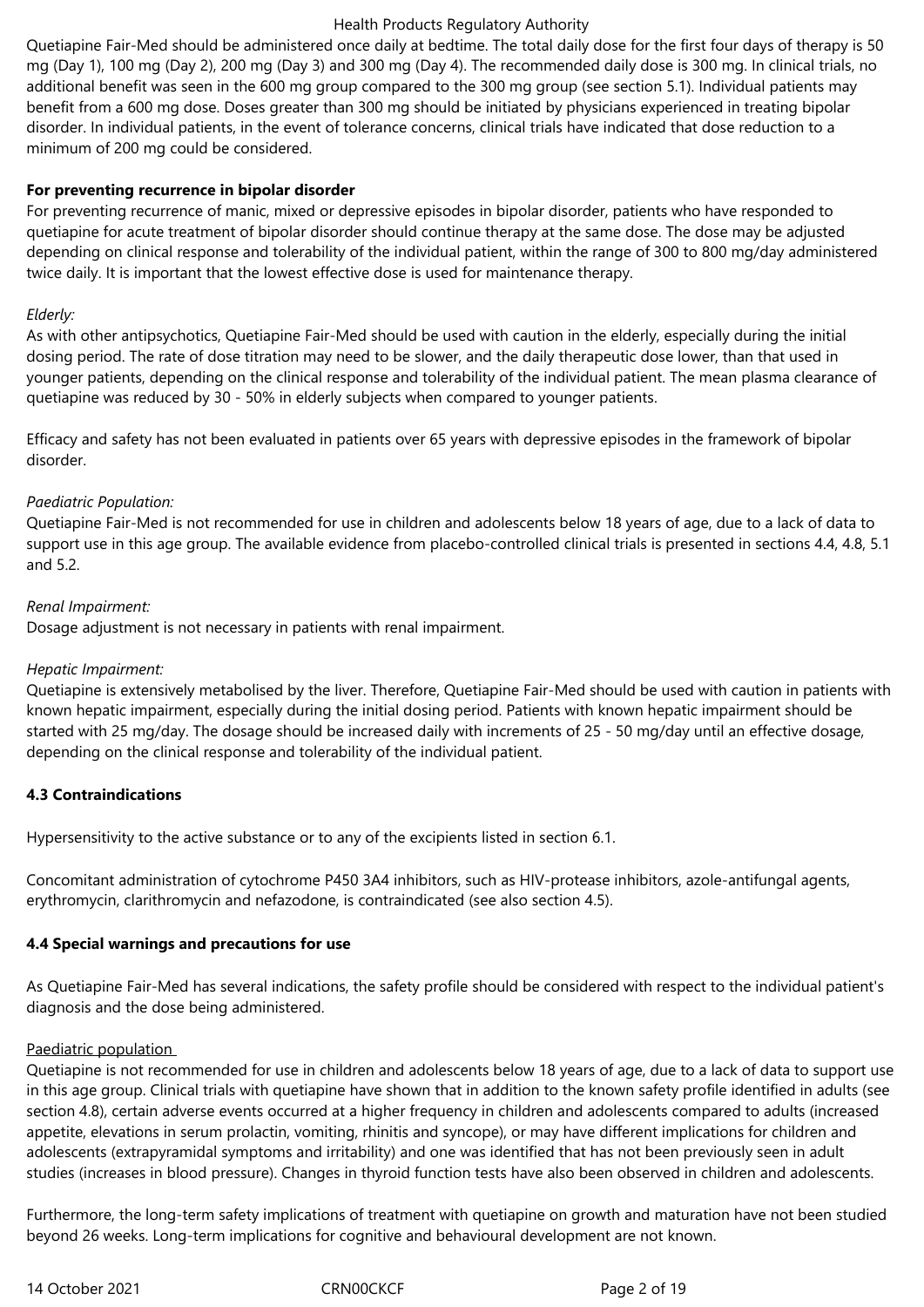In placebo-controlled clinical trials with children and adolescent patients, quetiapine was associated with an increased incidence of extrapyramidal symptoms (EPS) compared to placebo in patients treated for schizophrenia, bipolar mania and bipolar depression (see section 4.8).

## **Suicide/suicidal thoughts or clinical worsening:**

Depression in bipolar disorder is associated with an increased risk of suicidal thoughts, self-harm and suicide (suicide-related events). This risk persists until significant remission occurs. As improvement may not occur during the first few weeks or more of treatment, patients should be closely monitored until such improvement occurs. It is general clinical experience that the risk of suicide may increase in the early stages of recovery.

In addition, physicians should consider the potential risk of suicide-related events after abrupt cessation of quetiapine treatment, due to the known risk factors for the disease being treated.

Other psychiatric conditions for which quetiapine is prescribed can also be associated with an increased risk of suicide related events. In addition, these conditions may be co-morbid with major depressive episodes. The same precautions observed when treating patients with major depressive episodes should therefore be observed when treating patients with other psychiatric disorders.

Patients with a history of suicide related events, or those exhibiting a significant degree of suicidal ideation prior to commencement of treatment are known to be at greater risk of suicidal thoughts or suicide attempts, and should receive careful monitoring during treatment. A meta analysis of placebo controlled clinical trials of antidepressant drugs in adult patients with psychiatric disorders showed an increased risk of suicidal behaviour with antidepressants compared to placebo in patients less than 25 years old.

Close supervision of patients and in particular those at high risk should accompany drug therapy especially in early treatment and following dose changes. Patients (and caregivers of patients) should be alerted about the need to monitor for any clinical worsening, suicidal behaviour or thoughts and unusual changes in behaviour and to seek medical advice immediately if these symptoms present.

In shorter-term placebo controlled clinical studies of patients with major depressive episodes in bipolar disorder an increased risk of suicide-related events was observed in young adult patients (younger than 25 years of age) who were treated with quetiapine as compared to those treated with placebo (3.0% vs. 0%, respectively). A population-based retrospective study of quetiapine for the treatment of patients with major depressive disorder showed an increased risk of self-harm and suicide in patients aged 25 to 64 years without a history of self-harm during use of quetiapine with other antidepressants.

# **Metabolic Risk:**

Given the observed risk for worsening of their metabolic profile, including changes in weight, blood glucose (see hyperglycaemia) and lipids, which was seen in clinical studies, patients' metabolic parameters should be assessed at the time of treatment initiation and changes in these parameters should be regularly controlled for during the course of treatment. Worsening in these parameters should be managed as clinically appropriate (see also section 4.8).

#### **Extrapyramidal symptoms:**

In placebo controlled clinical trials of adult patients quetiapine was associated with an increased incidence of extrapyramidal symptoms (EPS) compared to placebo in patients treated for major depressive episodes in bipolar disorder (see sections 4.8 and 5.1).

The use of quetiapine has been associated with the development of akathisia, characterised by a subjectively unpleasant or distressing restlessness and need to move often accompanied by an inability to sit or stand still. This is most likely to occur within the first few weeks of treatment. In patients who develop these symptoms, increasing the dose may be detrimental.

#### **Tardive Dyskinesia:**

If signs and symptoms of tardive dyskinesia appear, dose reduction or discontinuation of quetiapine should be considered. The symptoms of tardive dyskinesia can worsen or even arise after discontinuation of treatment (see section 4.8).

#### **Somnolence and dizziness:**

Quetiapine treatment has been associated with somnolence and related symptoms, such as sedation (see section 4.8). In clinical trials for treatment of patients with bipolar depression, onset was usually within the first 3 days of treatment and was predominantly of mild to moderate intensity. Patients experiencing somnolence of severe intensity may require more frequent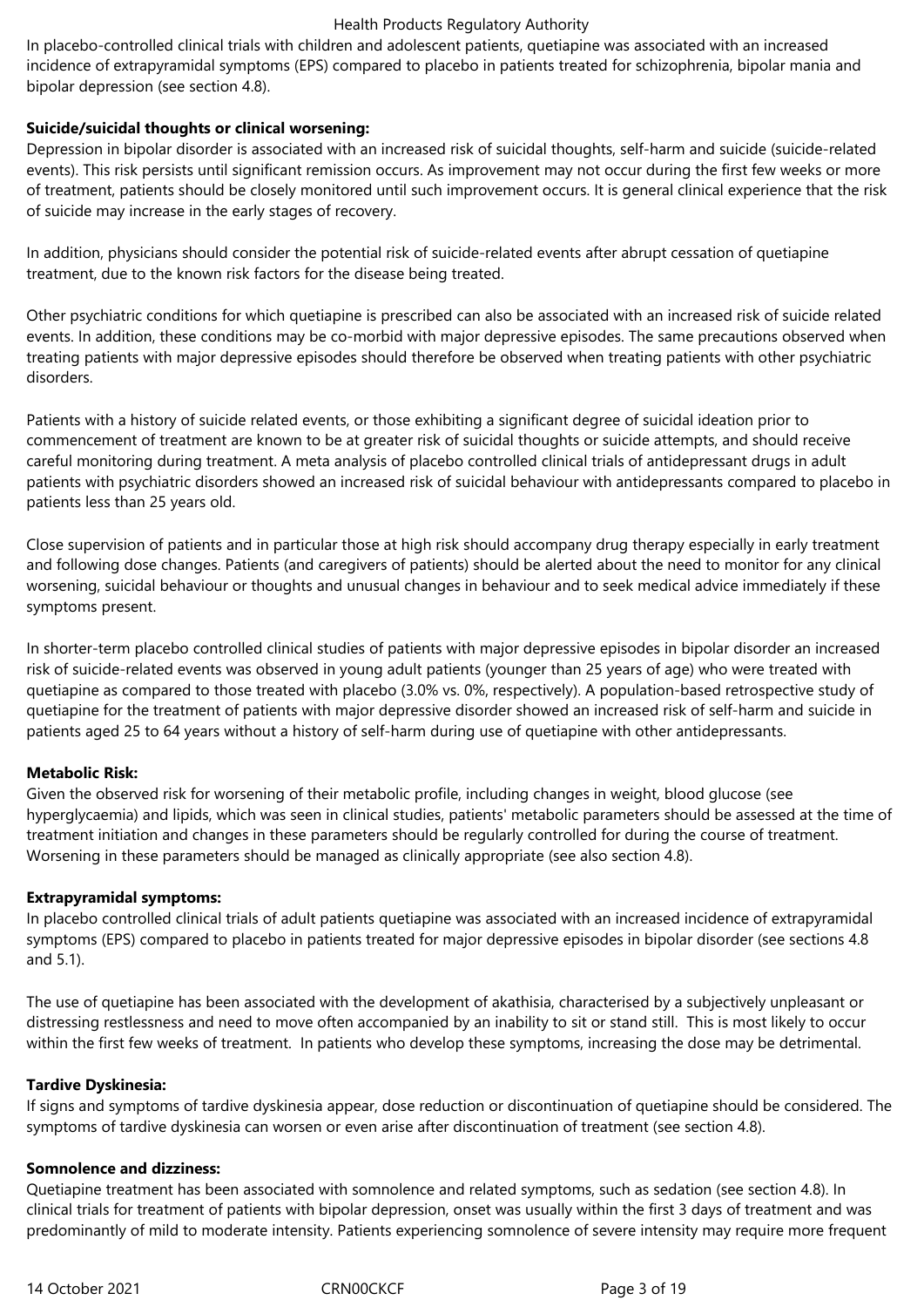contact for a minimum of 2 weeks from onset of somnolence, or until symptoms improve and treatment discontinuation may need to be considered.

#### **Orthostatic hypotension:**

Quetiapine treatment has been associated with orthostatic hypotension and related dizziness (see section 4.8) which, like somnolence has onset usually during the initial dose-titration period. This could increase the occurrence of accidental injury (fall), especially in the elderly population. Therefore, patients should be advised to exercise caution until they are familiar with the potential effects of the medication.

Quetiapine should be used with caution in patients with known cardiovascular disease, cerebrovascular disease, or other conditions predisposing to hypotension. Dose reduction or more gradual titration should be considered if orthostatic hypotension occurs, especially in patients with underlying cardiovascular disease.

#### **Sleep apnoea syndrome:**

Sleep apnoea syndrome has been reported in patients using quetiapine. In patients receiving concomitant central nervous system depressants and who have a history of or are at risk for sleep apnoea, such as those who are overweight/obese or are male, quetiapine should be used with caution.

#### **Seizures:**

In controlled clinical trials there was no difference in the incidence of seizures in patients treated with quetiapine or placebo. No data is available about the incidence of seizures in patients with a history of seizure disorder. As with other antipsychotics, caution is recommended when treating patients with a history of seizures (see section 4.8).

#### **Neuroleptic Malignant Syndrome:**

Neuroleptic malignant syndrome has been associated with antipsychotic treatment,including quetiapine (see section 4.8). Clinical manifestations include hyperthermia, altered mental status, muscular rigidity, autonomic instability, and increased creatine phosphokinase. In such an event, quetiapine should be discontinued and appropriate medical treatment given.

#### **Severe Neutropenia and agranulocytosis:**

Severe neutropenia (neutrophil count <0.5 x 10<sup>9</sup>/L) has been reported in quetiapine clinical trials. Most cases of severe neutropenia have occurred within a couple of months of starting therapy with quetiapine. There was no apparent dose relationship. During post-marketing experience, some cases were fatal. Possible risk factors for neutropenia include pre-existing low white blood cell count (WBC) and history of drug induced neutropenia. However, some cases occurred in patients without pre-existing risk factors. Quetiapine should be discontinued in patients with a neutrophil count <1.0 x 10<sup>9</sup>/L. Patients should be observed for signs and symptoms of infection and neutrophil counts followed (until they exceed 1.5 x 10<sup>9</sup>/L) (see section 5.1).

Neutropenia should be considered in patients presenting with infection or fever, particularly in the absence of obvious predisposing factor(s), and should be managed as clinically appropriate.

Patients should be advised to immediately report the appearance of signs/symptoms consistent with agranulocytosis or infection (e.g., fever, weakness, lethargy, or sore throat) at any time during therapy with quetiapine. Such patients should have a WBC count and an absolute neutrophil count (ANC) performed promptly, especially in the absence of predisposing factors.

#### **Anti-cholinergic (muscarinic) effects:**

Norquetiapine, an active metabolite of quetiapine, has moderate to strong affinity for several muscarinic receptor subtypes. This contributes to ADRs reflecting anti-cholinergic effects when quetiapine is used at recommended doses, when used concomitantly with other medications having anti-cholinergic effects, and in the setting of overdose. Quetiapine should be used with caution in patients receiving medications having anti-cholinergic (muscarinic) effects. Quetiapine should be used with caution in patients with a current diagnosis or prior history of urinary retention, clinically significant prostatic hypertrophy, intestinal obstruction or related conditions, increased intraocular pressure or narrow angle glaucoma. (See sections 4.5, 4.8, 5.1 and 4.9.)

#### **Interactions**

See also section 4.5.

Concomitant use of quetiapine with a strong hepatic enzyme inducer such as carbamazepine or phenytoin substantially decreases quetiapine plasma concentrations, which could affect the efficacy of quetiapine therapy. In patients receiving a hepatic enzyme inducer, initiation of quetiapine treatment should only occur if the physician considers that the benefits of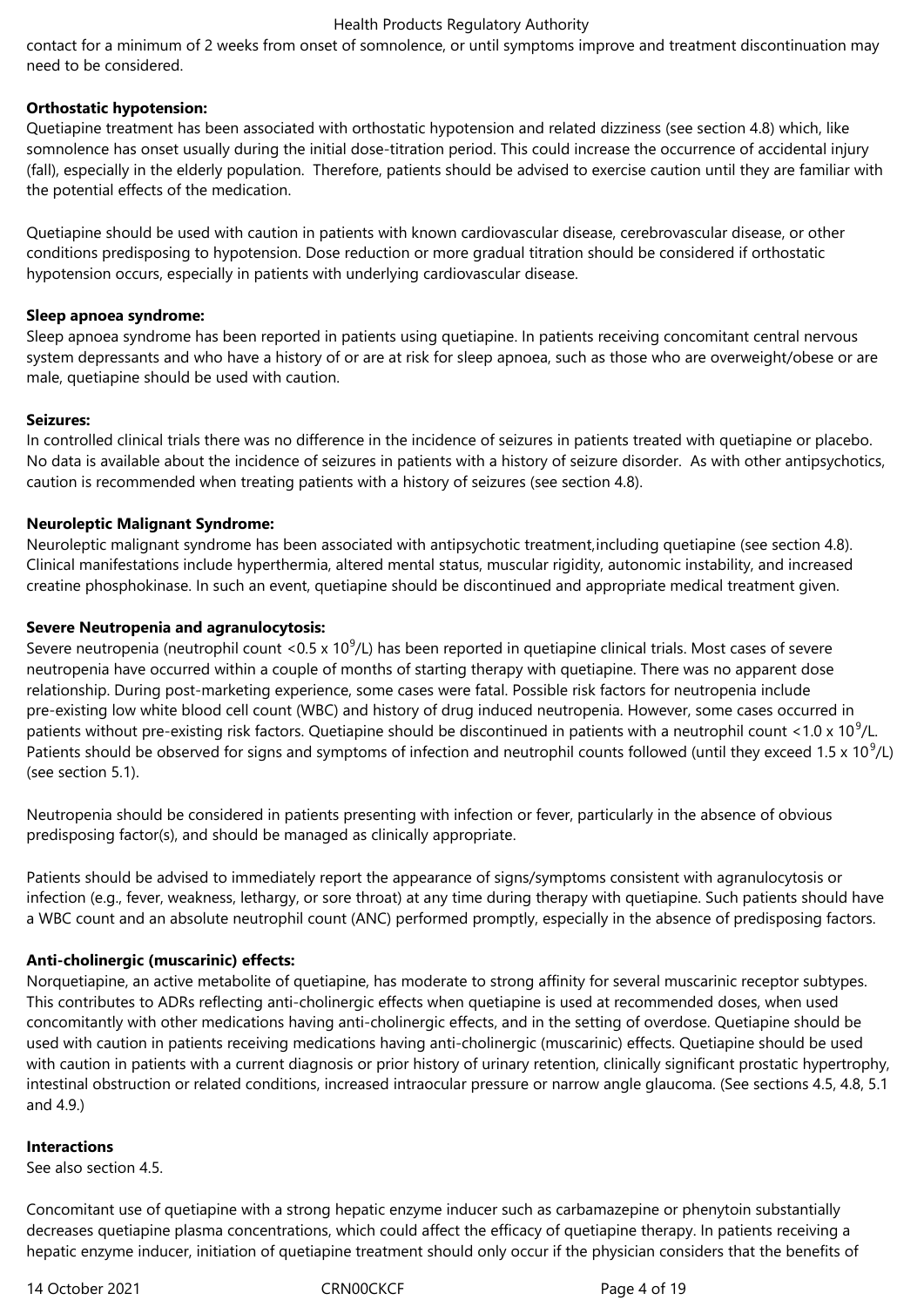quetiapine outweigh the risks of removing the hepatic enzyme inducer. It is important that any change in the inducer is gradual, and if required, replaced with a non-inducer (e.g. sodium valproate).

## **Weight**

Weight gain has been reported in patients who have been treated with quetiapine, and should be monitored and managed as clinically appropriate as in accordance with utilized antipsychotic guidelines (see sections 4.8 and 5.1).

# **Hyperglycaemia**

 Hyperglycaemia and/ or development or exacerbation of diabetes occasionally associated with ketoacidosis or coma has been reported rarely, including some fatal cases (see section 4.8). In some cases, a prior increase in body weight has been reported which may be a predisposing factor. Appropriate clinical monitoring is advisable in accordance with utilised antipsychotic guidelines. Patients treated with any antipsychotic agent including quetiapine, should be observed for signs and symptoms of hyperglycaemia (such as polydipsia, polyuria, polyphagia and weakness), and patients with diabetes mellitus or with risk factors for diabetes mellitus should be monitored regularly for worsening of glucose control. Weight should be monitored regularly.

## **Lipids**

Increases in triglycerides, LDL and total cholesterol, and decreases in HDL cholesterol have been observed in clinical trials with quetiapine (see section 4.8). Lipid changes should be managed as clinically appropriate.

## **QT Prolongation**

In clinical trials and use in accordance with the SPC, quetiapine was not associated with a persistent increase in absolute QT intervals. In post-marketing, QT prolongation was reported with quetiapine at the therapeutic doses (see section 4.8) and in overdose (see section 4.9). As with other antipsychotics, caution should be exercised when quetiapine is prescribed in patients with cardiovascular disease or family history of QT prolongation. Also caution should be exercised when quetiapine is prescribed either with medicines known to increase QT interval or with concomitant neuroleptics, especially in the elderly, in patients with congenital long QT syndrome, congestive heart failure, heart hypertrophy, hypokalaemia or hypomagnesaemia (see section 4.5).

## **Cardiomyopathy and Myocarditis**

Cardiomyopathy andmyocarditis have been reported in clinical trials and during the post-marketingexperience (see section 4.8). In patients with suspected cardiomyopathy ormyocarditis discontinuation of quetiapine should be considered.

#### **Withdrawal**

Acute withdrawal symptoms such as insomnia, nausea, headache, diarrhoea, vomiting, dizziness, and irritability have been described after abrupt cessation of quetiapine. Gradual withdrawal over a period of at least one to two weeks is advisable (see section 4.8).

#### **Elderly patients with dementia-related psychosis**

Quetiapine is not approved for the treatment of dementia-related psychosis.

An approximately 3-fold increased risk of cerebrovascular adverse events has been seen in randomised placebo controlled trials in the dementia population with some atypical antipsychotics. The mechanism for this increased risk is not known. An increased risk cannot be excluded for other antipsychotics or other patient populations. Quetiapine should be used with caution in patients with risk factors for stroke.

In a meta-analysis of atypical antipsychotics, it has been reported that elderly patients with dementia-related psychosis are at an increased risk of death compared to placebo. In two 10-week placebo-controlled quetiapine studies in the same patient population (n=710); mean age: 83 years; range: 56-99 years) the incidence of mortality in quetiapine treated patients was 5.5% versus 3.2% in the placebo group. The patients in these trials died from a variety of causes that were consistent with expectations for this population.

# **Elderly patients with Parkinson's disease (PD)/parkinsonism**

A population-based retrospective study of quetiapine for the treatment of patients with MDD, showed an increased risk of death during use of quetiapine in patients aged >65 years. This association was not present when patients with PD were removed from the analysis. Caution should be exercised if quetiapine is prescribed to elderly patients with PD.

# **Dysphagia**

Dysphagia (see section 4.8) has been reported with quetiapine. Quetiapine should be used with caution in patients at risk for aspiration pneumonia.

14 October 2021 **CRNOOCKCF** Page 5 of 19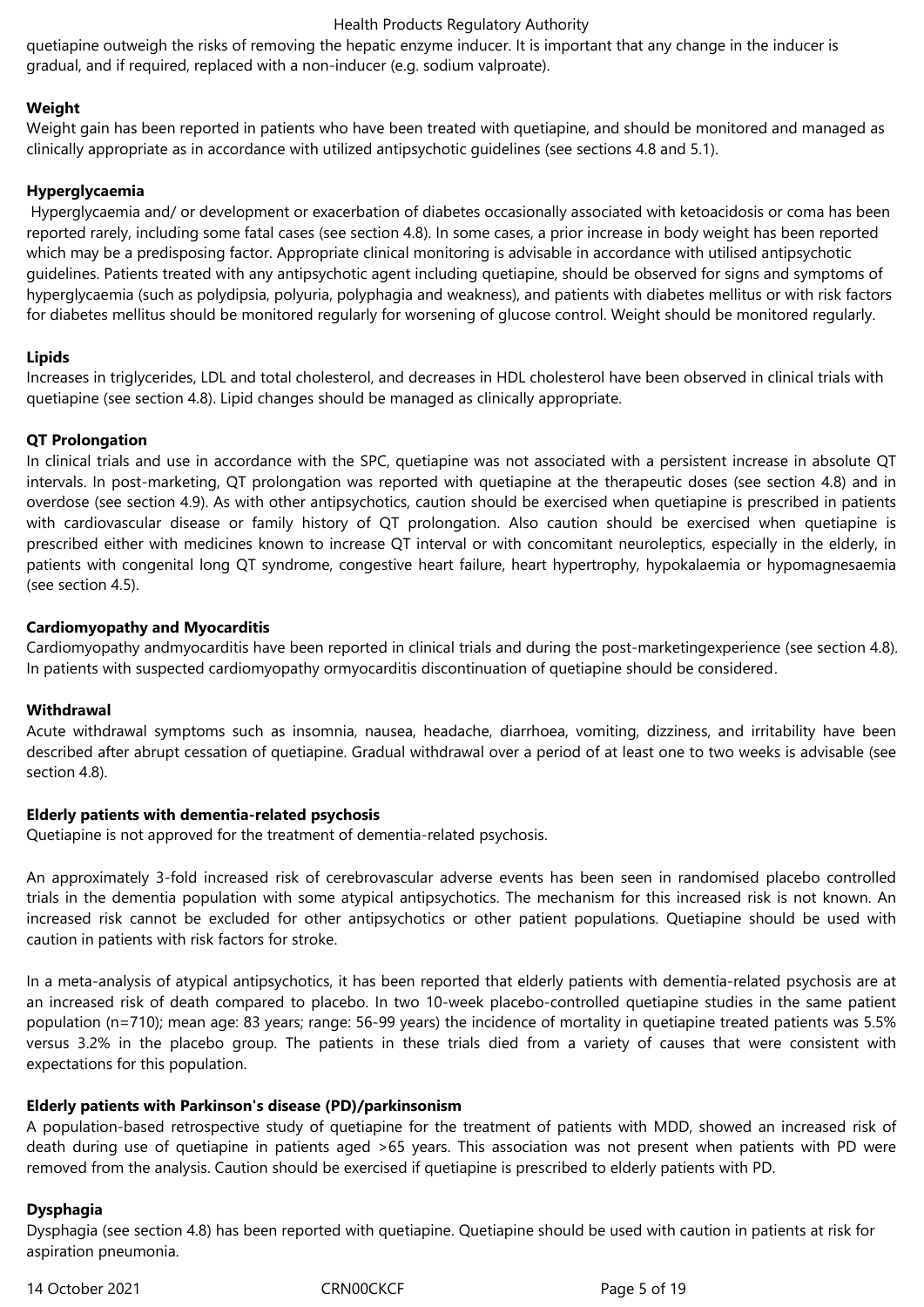## **Constipation and intestinal obstruction**

Constipation represents a risk factor for intestinal obstruction. Constipation and intestinal obstruction have been reported with quetiapine (see section 4.8). This includes fatal reports in patients who are at higher risk of intestinal obstruction, including those that are receiving multiple concomitant medications that decrease intestinal motility and/or may not report symptoms of constipation. Patients with intestinal obstruction/ileus should be managed with close monitoring and urgent care.

## **Venous Thromboembolism (VTE)**

Cases of venous thromboembolism (VTE) have been reported with antipsychotic drugs. Since patients treated with antipsychotics often present with acquired risk factors for VTE, all possible risk factors for VTE should be identified before and during treatment with quetiapine and preventive measures undertaken.

#### **Pancreatitis**

Pancreatitis has been reported in clinical trials and during post marketing experience. Among post marketing reports, while not all cases were confounded by risk factors, many patients had factors which are known to be associated with pancreatitis such as increased triglycerides (see section 4.4), gallstones, and alcohol consumption.

## **Additional information**

Quetiapine data in combination with divalproex or lithium in acute moderate to severe manic episodes is limited; however, combination therapy was well tolerated (see section 4.8 and 5.1). The data showed an additive effect at week 3.

#### **Lactose**

Quetiapine Fair-Med tablets contain lactose monohydrate. Patients with rare hereditary problems of galactose intolerance, the Lapp lactase deficiency or glucose-galactose malabsorption should not take this medicine.

One of the ingredients of Quetiapine Fair-Med 25 mg, sunset yellow (E110) may cause allergic reactions.

## **Misuse and abuse**

Cases of misuse and abuse have been reported. Caution may be needed when prescribing quetiapine to patients with a history of alcohol or drug abuse.

# **4.5 Interaction with other medicinal products and other forms of interactions**

Given the primary central nervous system effects of quetiapine, quetiapine should be used with caution in combination with other centrally acting medicinal products and alcohol.

Caution should be exercised treating patients receiving other medications having anti-cholinergic (muscarinic) effects (see Section 4.4).

Cytochrome P450 (CYP) 3A4 is the enzyme that is primarily responsible for the cytochrome P450 mediated metabolism of quetiapine. In an interaction study in healthy volunteers, concomitant administration of quetiapine (dosage of 25 mg) with ketoconazole, a CYP3A4 inhibitor, caused a 5- to 8-fold increase in the AUC of quetiapine. On the basis of this, concomitant use of quetiapine with CYP3A4 inhibitors is contraindicated. It is also not recommended to consume grapefruit juice while on quetiapine therapy.

In a multiple dose trial in patients to assess the pharmacokinetics of quetiapine given before and during treatment with carbamazepine (a known hepatic enzyme inducer), co-administration of carbamazepine significantly increased the clearance of quetiapine. This increase in clearance reduced systemic quetiapine exposure (as measured by AUC) to an average of 13% of the exposure during administration of quetiapine alone; although a greater effect was seen in some patients. As a consequence of this interaction, lower plasma concentrations can occur, which could affect the efficacy of quetiapine therapy. Co-administration of quetiapine and phenytoin (another microsomal enzyme inducer) caused a greatly increased clearance of quetiapine by approx. 450%. In patients receiving a hepatic enzyme inducer, initiation of quetiapine treatment should only occur if the physician considers that the benefits of quetiapine outweigh the risks of removing the hepatic enzyme inducer. It is important that any change in the inducer is gradual, and if required, replaced with a non-inducer (e.g. sodium valproate) (see section 4.4).

The pharmacokinetics of quetiapine were not significantly altered by co-administration of the antidepressants imipramine (a known CYP 2D6 inhibitor) or fluoxetine (a known CYP 3A4 and CYP 2D6 inhibitor).

14 October 2021 **CRNOOCKCF** Page 6 of 19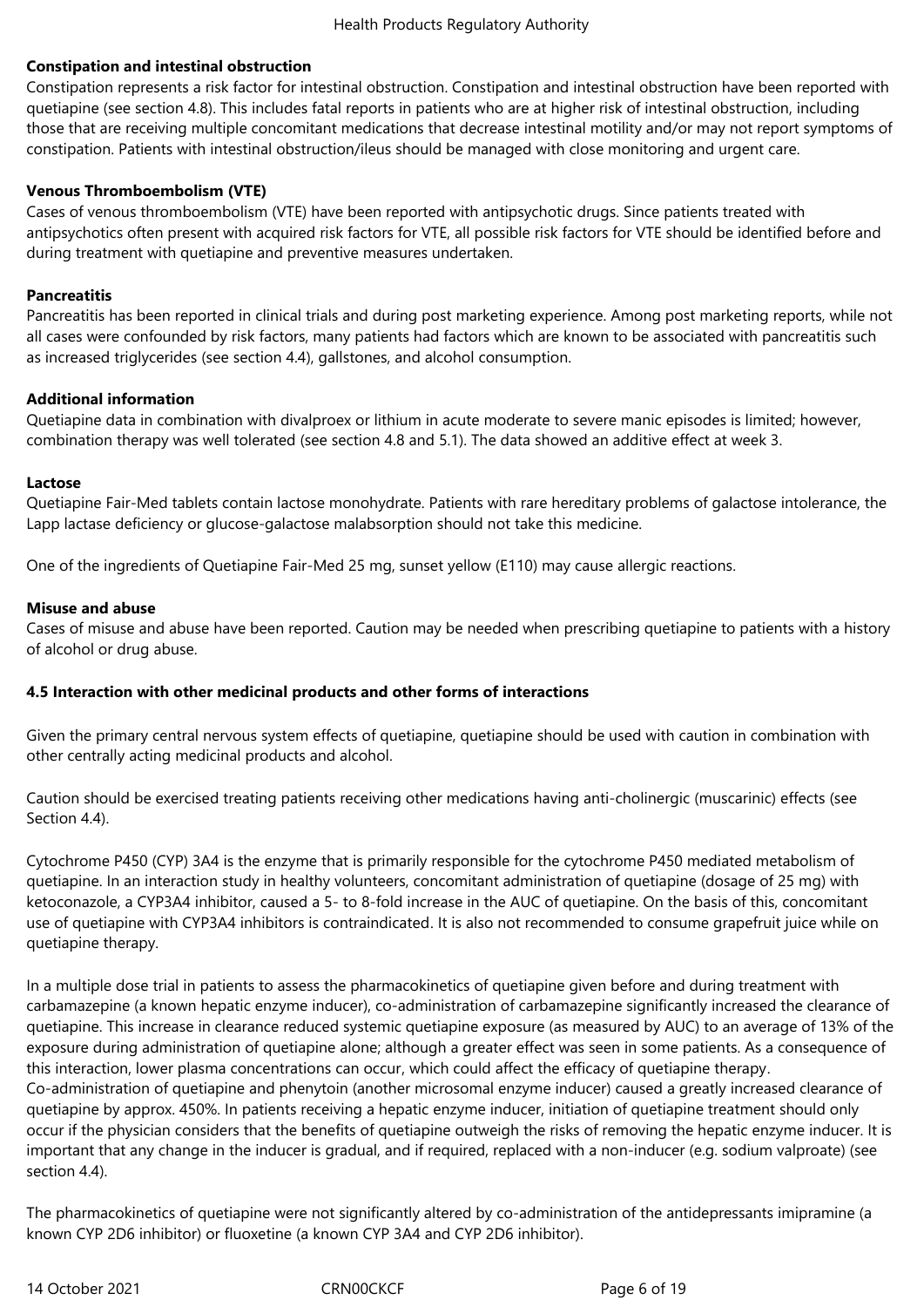The pharmacokinetics of quetiapine were not significantly altered by co-administration of the antipsychotics risperidone or haloperidol. Concomitant use of quetiapine and thioridazine caused an increased clearance of quetiapine with approx. 70%.

The pharmacokinetics of quetiapine were not altered following co-administration with cimetidine.

The pharmacokinetics of lithium were not altered when co-administered with quetiapine.

In a 6-week, randomised, study of lithium and quetiapine XR versus placebo and quetiapine XR in adult patients with acute mania, a higher incidence of extrapyramidal related events (in particular tremor), somnolence, and weight gain were observed in the lithium add-on group compared to the placebo add-on group (see section 5.1).

The pharmacokinetics of sodium valproate and quetiapine were not altered to a clinically relevant extent when co-administered. A retrospective study of children and adolescents who received valproate, quetiapine, or both, found a higher incidence of leucopenia and neutropenia in the combination group versus the monotherapy groups.

Formal interaction studies with commonly used cardiovascular medicinal products have not been performed.

Caution should be exercised when quetiapine is used concomitantly with medicinal products known to cause electrolyte imbalance or to increase QT interval.

There have been reports of false positive results in enzyme immunoassays for methadone and tricyclic antidepressants in patients who have taken quetiapine. Confirmation of questionable immunoassay screening results by an appropriate chromatographic technique is recommended.

#### **4.6 Fertility, pregnancy and lactation**

#### **Pregnancy**

#### *First trimester*

The moderate amount of published data from exposed pregnancies (*i.e. between 300-1000 pregnancy outcomes*), including individual reports and some observational studies do not suggest an increased risk of malformations due to treatment. However, based on all available data, a definite conclusion cannot be drawn. Animal studies have shown reproductive toxicity (see section 5.3). Therefore, quetiapine should only be used during pregnancy if the benefits justify the potential risks.

#### *Third trimester*

Neonates exposed to antipsychotics (including quetiapine) during the third trimester of pregnancy are at risk of adverse reactions including extrapyramidal and/or withdrawal symptoms that may vary in severity and duration following delivery. There have been reports of agitation, hypertonia, hypotonia, tremor, somnolence, respiratory distress, or feeding disorder. Consequently, newborns should be monitored carefully.

#### Breastfeeding

 Based on very limited data from published reports on quetiapine excretion into human breast milk, excretion of quetiapine at therapeutic doses appears to be inconsistent. Due to lack of robust data, a decision must be made whether to discontinue breast-feeding or to discontinue therapy with Quetiapine Fair-Med taking into account the benefit of breast feeding for the child and the benefit of therapy for the woman.

#### Fertility

The effects of quetiapine on human fertility have not been assessed. Effects related to elevated prolactin levels were seen in rats, although these are not directly relevant to humans (see section 5.3 preclinical data).

#### **4.7 Effects on ability to drive and use machines**

Given its primary central nervous system effects, quetiapine may interfere with activities requiring mental alertness. Therefore, patients should be advised not to drive or operate machinery, until individual susceptibility to this is known.

#### **4.8 Undesirable effects**

The most commonly reported Adverse Drug Reactions (ADRs) with quetiapine (≥10%) are somnolence, dizziness, headache, dry mouth, withdrawal (discontinuation) symptoms, elevations in serum triglyceride levels, elevations in total cholesterol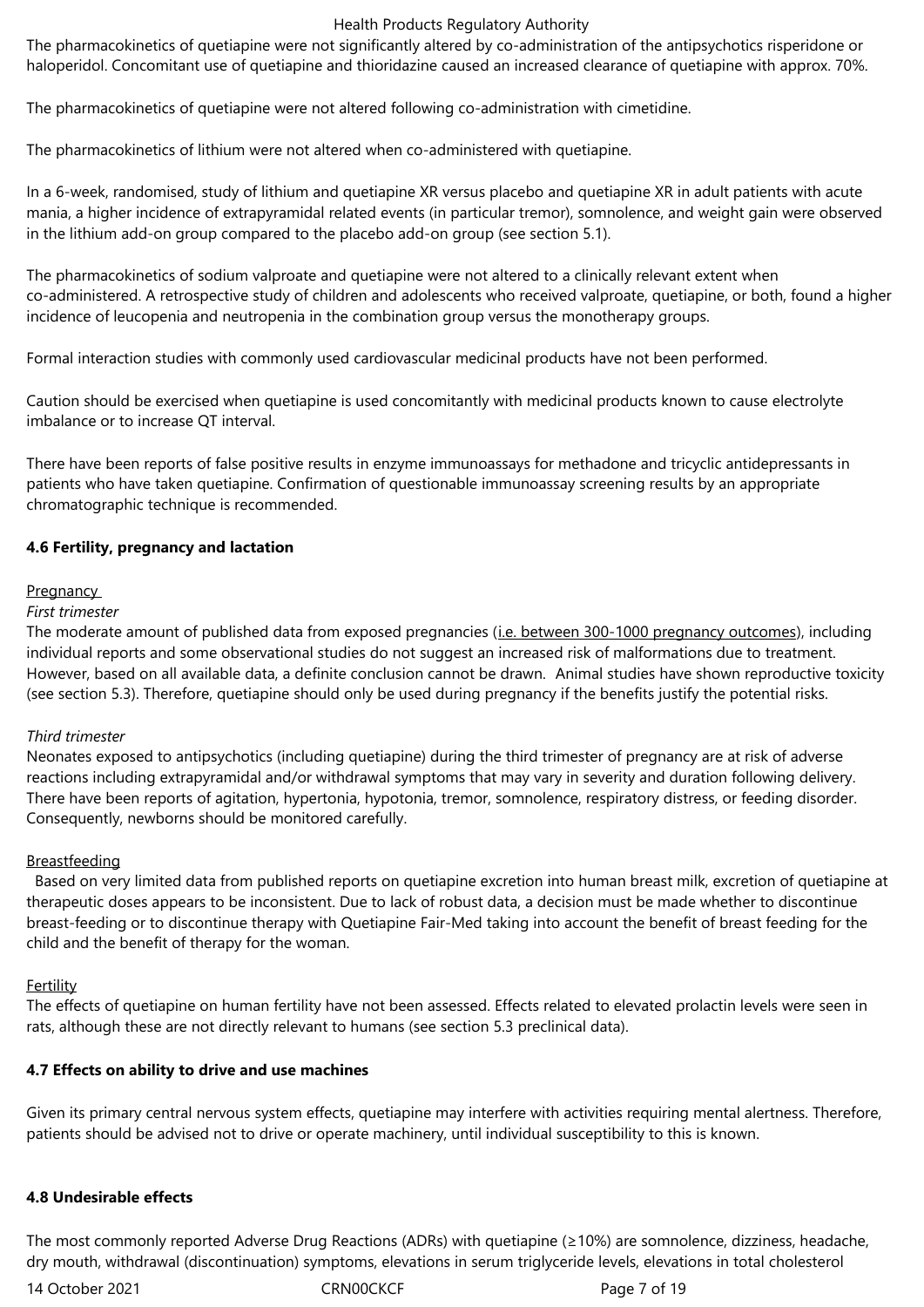(predominantly LDL cholesterol), decreases in HDL cholesterol, weight gain, decreased haemoglobin and extrapyramidal symptoms.

The incidences of ADRs associated with quetiapine therapy, are tabulated below (Table 1) according to the format recommended by the Council for International Organizations of Medical Sciences (CIOMS III Working Group; 1995).

# **Table 1 ADRs associated with quetiapine therapy**

The frequencies of adverse events are ranked according to the following: Very common (≥1/10), common (≥1/100, <1/10), uncommon (≥1/1000, <1/100, rare (≥1/10,000, <1/1000), very rare (<1/10,000) and not known (cannot be estimated from the available data).

| <b>SOC</b>                                        | <b>Very Common</b>                                                                                                                                                                                                    | Common                                                                                                                                                                 | <b>Uncommon</b>                                                                                                            | Rare                                                                                                                                 | <b>Very Rare</b>                                      | Not known |
|---------------------------------------------------|-----------------------------------------------------------------------------------------------------------------------------------------------------------------------------------------------------------------------|------------------------------------------------------------------------------------------------------------------------------------------------------------------------|----------------------------------------------------------------------------------------------------------------------------|--------------------------------------------------------------------------------------------------------------------------------------|-------------------------------------------------------|-----------|
| <b>Blood and</b><br>lymphatic<br>system disorders | Decreased<br>haemoglobin <sup>22</sup>                                                                                                                                                                                | Leucopenia <sup>1,28</sup> ,<br>decreased<br>neutrophil<br>count,<br>eosinophils<br>increased <sup>27</sup>                                                            | Thrombocytopenia,<br>Anaemia, platelet<br>count decreased <sup>13</sup><br>Neutropenia <sup>1</sup>                        | Agran<br>ulocyt<br>$\text{osis}^{26}$                                                                                                |                                                       |           |
| Immune system<br>disorders                        |                                                                                                                                                                                                                       |                                                                                                                                                                        | Hypersensitivity<br>(including allergic<br>skin reactions)                                                                 |                                                                                                                                      | Anaphylactic<br>reaction <sup>5</sup>                 |           |
| Endocrine<br>disorders                            |                                                                                                                                                                                                                       | Hyperprolactina<br>emia $15$ ,<br>decreases in<br>total $T_4^{24}$ ,<br>decreases in free<br>$T_4^{24}$ , decreases in<br>total $T_3^{24}$ ,<br>increases in TSH<br>24 | Decreases in free<br>$T_3^{24}$<br>Hypothyroidism <sup>21</sup>                                                            |                                                                                                                                      | Inappropriate<br>antidiuretic<br>hormone<br>secretion |           |
| Metabolism and<br>nutritional<br>disorders        | Elevations in<br>serum<br>triglyceride<br>levels $10,30$<br>Elevations in<br>total cholesterol<br>(predominantly<br>LDL cholesterol)<br>11,30<br>Decreases in<br><b>HDL</b><br>cholesterol 17,30,<br>Weight gain 8,30 | Increased<br>appetite, blood<br>glucose<br>increased to<br>hyperglycaemic<br>levels $6,30$                                                                             | Hyponatraemia <sup>19</sup> ,<br><b>Diabetes</b><br>Mellitus <sup>1,5</sup><br>Exacerbation of<br>pre-existing<br>diabetes | Metab<br>olic<br>syndro<br>me $^{29}$                                                                                                |                                                       |           |
| Psychiatric<br>disorders                          |                                                                                                                                                                                                                       | Abnormal<br>dreams and<br>nightmares,<br>Suicidal ideation<br>and suicidal<br>behaviour <sup>20</sup>                                                                  |                                                                                                                            | Somna<br>mbulism<br>and<br>related<br>reactio<br>ns<br>such<br>as<br>sleep<br>talking<br>and<br>sleep<br>related<br>eating<br>disord |                                                       |           |

14 October 2021 CRN00CKCF Page 8 of 19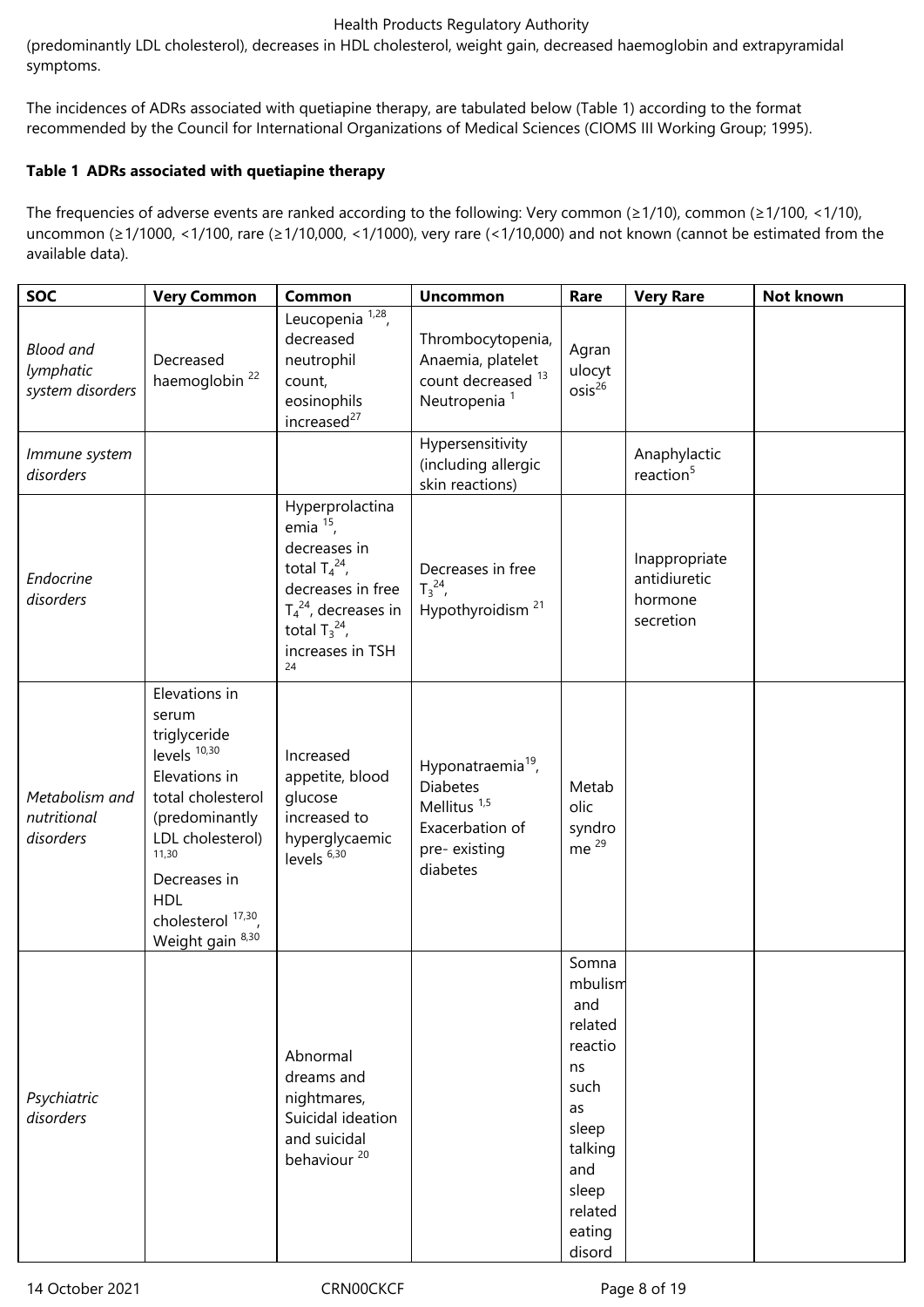|                                                         |                                                                                                                        |                                                                                                                      |                                                                                                   | er                                                                                  |                                                                           |                                                                                                                                                        |
|---------------------------------------------------------|------------------------------------------------------------------------------------------------------------------------|----------------------------------------------------------------------------------------------------------------------|---------------------------------------------------------------------------------------------------|-------------------------------------------------------------------------------------|---------------------------------------------------------------------------|--------------------------------------------------------------------------------------------------------------------------------------------------------|
| Nervous system<br>disorders                             | Dizziness <sup>4,16</sup> ,<br>somnolence <sup>2,16</sup> ,<br>headache,<br>Extrapyramidal<br>symptoms <sup>1,21</sup> | Dysarthria                                                                                                           | Seizure <sup>1</sup> , Restless<br>legs syndrome,<br>Tardive dyskinesia<br>$1.5$ , Syncope $4.16$ |                                                                                     |                                                                           |                                                                                                                                                        |
| Cardiac<br>disorders                                    |                                                                                                                        | Tachycardia <sup>4</sup> ,<br>Palpitations <sup>23</sup>                                                             | QT<br>prolongation <sup>1,12, 18</sup><br>Bradycardia <sup>32</sup>                               |                                                                                     |                                                                           | Cardiomyopathy,<br>myocarditis                                                                                                                         |
| <b>Eye Disorders</b>                                    |                                                                                                                        | Vision blurred                                                                                                       |                                                                                                   |                                                                                     |                                                                           |                                                                                                                                                        |
| Vascular<br>disorders                                   |                                                                                                                        | Orthostatic<br>hypotension <sup>4,16</sup>                                                                           |                                                                                                   | Venous<br>throm<br>boem<br>bolism                                                   |                                                                           | Stroke <sup>33</sup>                                                                                                                                   |
| Respiratory,<br>thoracic and<br>mediastinal<br>disorder |                                                                                                                        | Dyspnoea <sup>23</sup>                                                                                               | Rhinitis                                                                                          |                                                                                     |                                                                           |                                                                                                                                                        |
| Gastrointestinal<br>disorders                           | Dry mouth                                                                                                              | Constipation,<br>dyspepsia,<br>vomiting $25$                                                                         | Dysphagia <sup>7</sup>                                                                            | Pancre<br>atitis $\frac{1}{2}$<br>Intesti<br>nal<br>obstru<br>ction/II<br>eus       |                                                                           |                                                                                                                                                        |
| Hepato-biliary<br>disorders                             |                                                                                                                        | Elevations in<br>serum alanine<br>aminotransferase<br>(ALT) $3$ , Elevatio<br>ns in gamma-<br>GT levels <sup>3</sup> | Elevations in serum<br>aspartate<br>aminotransferase<br>$(AST)$ <sup>3</sup>                      | Jaundi<br>$ce5$ ,<br>Hepati<br>tis                                                  |                                                                           |                                                                                                                                                        |
| Skin and<br>subcutaneous<br>tissue disorders            |                                                                                                                        |                                                                                                                      |                                                                                                   |                                                                                     | Angioedema <sup>5</sup> ,<br>Stevens-<br>Johnson<br>syndrome <sup>5</sup> | <b>Toxic Epidermal</b><br>Necrolysis,<br>Erythema<br>Multiforme, Drug<br>Rash Eosiniphilia<br>and Systemic<br>Symptoms (DRESS),<br>Cutaneousvasculitis |
| Musculoskeletal<br>and connective<br>tissue disorders   |                                                                                                                        |                                                                                                                      |                                                                                                   |                                                                                     | Rhabdomyolysis                                                            |                                                                                                                                                        |
| Renaland<br>urinary<br>disorders                        |                                                                                                                        |                                                                                                                      | Urinary retention                                                                                 |                                                                                     |                                                                           |                                                                                                                                                        |
| Pregnancy,<br>puerperium and<br>perinatal<br>conditions |                                                                                                                        |                                                                                                                      |                                                                                                   |                                                                                     |                                                                           | Drug withdrawal<br>syndrome neonatal<br>31                                                                                                             |
| Reproductive<br>system and<br>breast disorders          |                                                                                                                        |                                                                                                                      | Sexual dysfunction                                                                                | Priapis<br>m <sub>r</sub><br>galact<br>orrhoe<br>$a_{i}$<br>breast<br>swellin<br>g, |                                                                           |                                                                                                                                                        |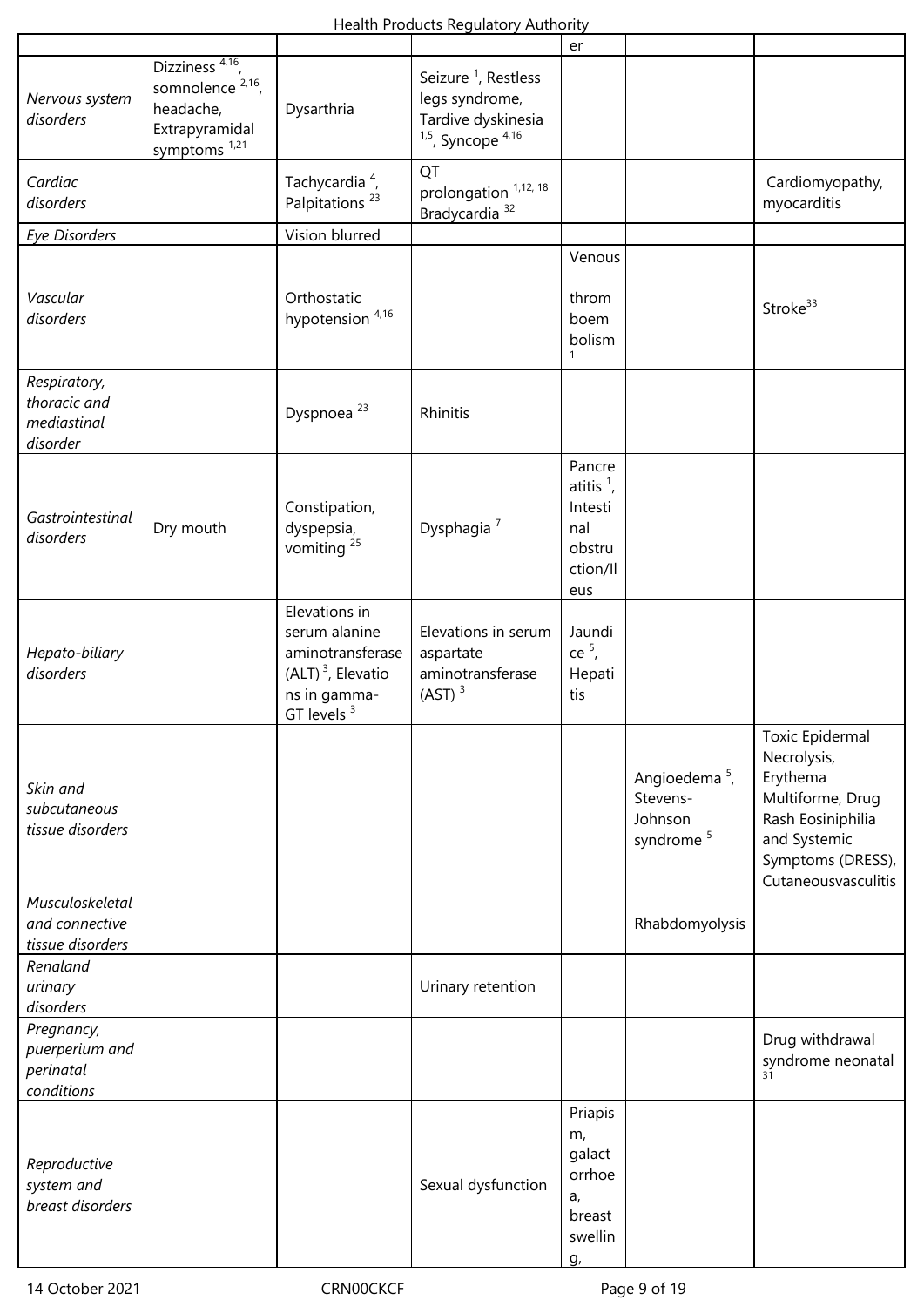|                                                               |                                                   |                                                                     | menstr<br>ual |  |
|---------------------------------------------------------------|---------------------------------------------------|---------------------------------------------------------------------|---------------|--|
|                                                               |                                                   |                                                                     | disord        |  |
|                                                               |                                                   |                                                                     | er            |  |
| General<br>disorders and<br>administration<br>site conditions | Withdrawal<br>(discontinuation)<br>symptoms $1,9$ | Mild asthenia,<br>peripheral<br>oedema,<br>irritability,<br>pyrexia | Neurol        |  |
|                                                               |                                                   |                                                                     | eptic         |  |
|                                                               |                                                   |                                                                     | malign        |  |
|                                                               |                                                   |                                                                     | ant           |  |
|                                                               |                                                   |                                                                     | syndro        |  |
|                                                               |                                                   |                                                                     | me $1$        |  |
|                                                               |                                                   |                                                                     | hypot         |  |
|                                                               |                                                   |                                                                     | hermia        |  |
|                                                               |                                                   |                                                                     | Elevati       |  |
|                                                               |                                                   |                                                                     | ons in        |  |
|                                                               |                                                   |                                                                     | blood         |  |
|                                                               |                                                   |                                                                     | creatine      |  |
| Investigations                                                |                                                   |                                                                     |               |  |
|                                                               |                                                   |                                                                     | phosp         |  |
|                                                               |                                                   |                                                                     | hokina        |  |
|                                                               |                                                   |                                                                     | $se^{14}$     |  |

- 1. See section 4.4.
- 2. Somnolence may occur, usually during the first two weeks of treatment and generally resolves with the continued administration of quetiapine.
- 3. Asymptomatic elevations (shift from normal to > 3x ULN at any time) in serum transaminase (ALT, AST) or gamma-GT-levels have been observed in some patients administered quetiapine. These elevations were usually reversible on continued quetiapine treatment.
- 4. As with other antipsychotics with alpha1 adrenergic blocking activity, quetiapine may commonly induce orthostatic hypotension, associated with dizziness, tachycardia and, in some patients, syncope, especially during the initial dose-titration period (see section 4.4).
- 5. Calculation of Frequency for these ADR's have been taken from post-marketing data only.
- 6. Fasting blood glucose <sup>3</sup> 126 mg/dl (<sup>3</sup>7 mmol/l) or a non fasting blood glucose <sup>3</sup> 200 mg/dl (≥11.1 mmol/l) on at least one occasion.
- 7. An increase in the rate of dysphagia with quetiapine vs. placebo was only observed in the clinical trials in bipolar depression.
- 8. Based on >7% increase in body weight from baseline. Occurs predominantly during the early weeks of treatment in adults.
- 9. The following withdrawal symptoms have been observed most frequently in acute placebo-controlled, monotherapy clinical trials, which evaluated discontinuation symptoms: insomnia, nausea, headache, diarrhoea, vomiting, dizziness, and irritability. The incidence of these reactions had decreased significantly after 1 week post-discontinuation.
- 10. Triglycerides  $3200$  mg/dl ( $32.258$  mmol/l) (patients  $318$  years of age) or ≥ 150 mg/dl ( $31.694$  mmol/l) (patients < 18 years of age) on at least one occasion.
- 11. Cholesterol  $3$  240 mg/dl ( $3$  6.2064 mmol/l) patients  $3$  18 years of age) or  $3$  200 mg/dl ( $3$  5.172 mmol/l) (patients < 18 years of age) on at least one occasion. An increase in LDL cholesterol of  $3$  30 mg/dl ( $3$  0.769 mmol/l) has been very commonly observed. Mean change among patients who had this increase was 41.7 mg/dL  $(^3$  1.07 mmol/l).
- 12. See text below.
- 13. Platelets ≤ 100 x 10<sup>9</sup>/l on at least one occasion.
- 14. Based on clinical trial adverse event reports of blood creatine phosphokinase increase not associated with neuroleptic malignant syndrome.
- 15. Prolactin levels (patients > 18 years of age): >20 μg/l (> 869.56 pmol/l) males; > 30 μg/l (> 1304.34 pmol/l) females at any time.
- 16. May lead to falls.
- 17. HDL cholesterol: <40 mg/dl (1.025 mmol/l) males; <50 mg/dl (1.282 mmol/l) females at any time.
- 18. Incidence of patients who have a QTc shift from <450 msec to ≥450 msec with a ≥30 msec increase. In placebo-controlled trials with quetiapine the mean change and the incidence of patients who have a shift to a clinically significant level is similar between quetiapine and placebo.
- 19. Shift from >132 mmol/l to ≤132 mmol/l on at least one occasion.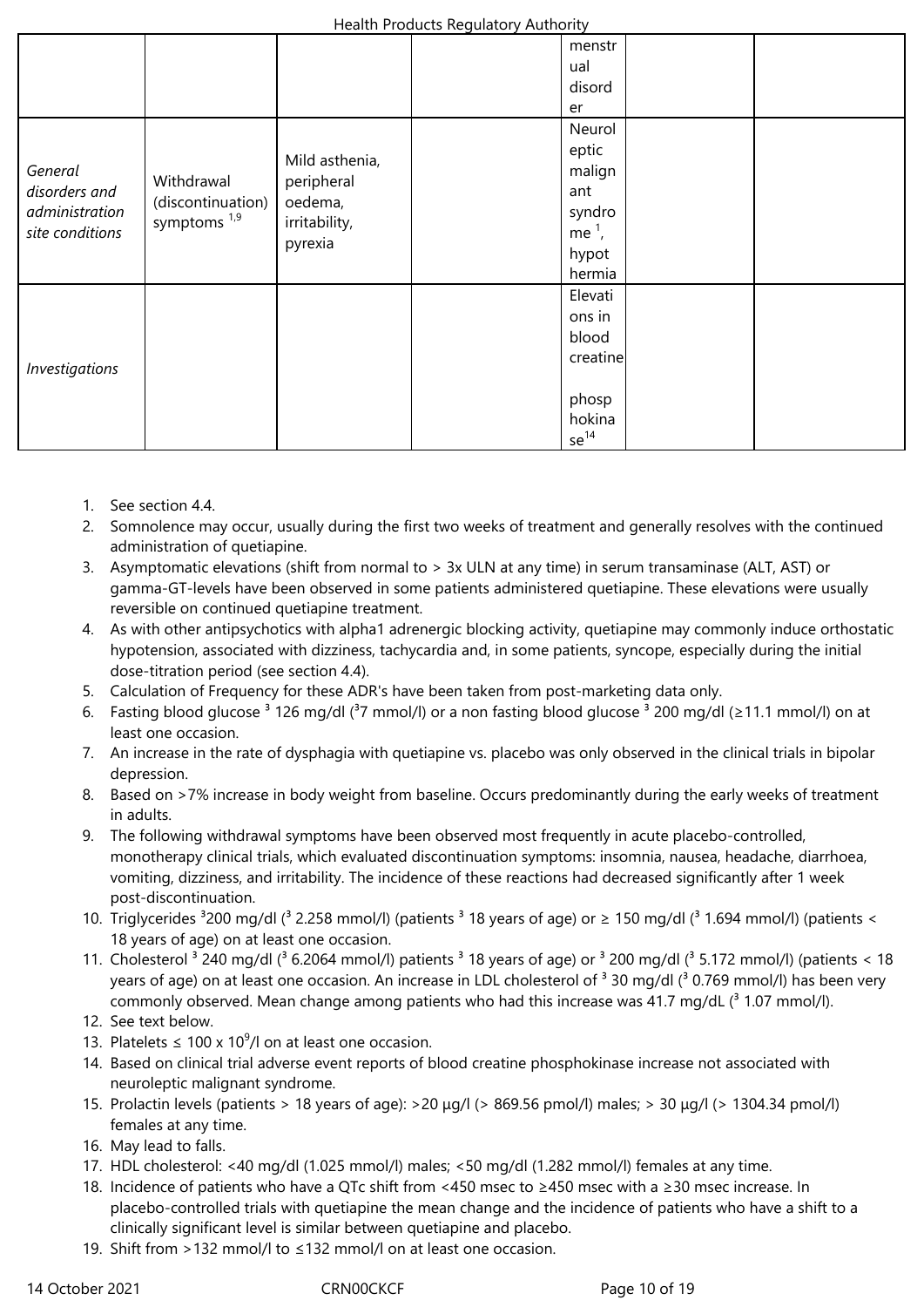- 20. Cases of suicidal ideation and suicidal behaviours have been reported during quetiapine therapy or early after treatment discontinuation (see sections 4.4 and 5.1).
- 21. See section 5.1.
- 22. Decreased haemoglobin to ≤13 g/dl (8.07 mmol/l) males, ≤12 g/dl (7.45 mmol/l) females on at least one occasion occurred in 11% of quetiapine patients in all trials including open label extensions. For these patients, the mean maximum decrease in hemoglobin at any time was -1.50 g/dl.
- 23. These reports often occurred in the setting of tachycardia, dizziness, orthostatic hypotension, and/or underlying cardiac/respiratory disease.
- 24. Based on shifts from normal baseline to potentially clinically important value at anytime post baseline in all trials. Shifts in total T<sub>4</sub>, free T<sub>4</sub>, total T<sub>3</sub> and free T<sub>3</sub> are defined as <0.8 x LLN (pmol/l) and shift in TSH is > 5 mIU/l at any time.
- 25. Based upon the increased rate of vomiting in elderly patients ( $\geq$ 65 years of age).
- 26. Based on shift in neutrophils from >=1.5 x 10<sup>9</sup>/l at baseline to <0.5 x 10<sup>9</sup>/l at any time during treatment and based on patients with severe neutropenia (<0.5 x 10<sup>9</sup>/l) and infection during all quetiapine clinical trials (See section 4.4).
- 27. Based on shifts from normal baseline to potentially clinically important value at anytime post-baseline in all trials. Shifts in eosinophils are defined as >1 x  $10^9$  cells/l at any time.
- 28. Based on shifts from normal baseline to potentially clinically important value at anytime post-baseline in all trials. Shifts in WBCs are defined as  $\leq$ 3 x 10<sup>9</sup> cells/l at any time.
- 29. Based on adverse event reports of metabolic syndrome from all clinical trials with quetiapine.
- 30. In some patients, a worsening of more than one of the metabolic factors of weight, blood glucose and lipids was observed in clinical studies (see section 4.4).
- 31. See section 4.6.
- 32. May occur at or near initiation of treatment and be associated with hypotension and/or syncope. Frequency based on adverse event reports of bradycardia and related events in all clinical trials with quetiapine.
- 33. Based on one retrospective non-randomised epidemiological study.

Cases of QT prolongation, ventricular arrhythmia, sudden unexplained death, cardiac arrest and torsades de pointes have been reported with the use of neuroleptics and are considered class effects.

Severe cutaneous adverse reactions (SCARs), including Stevens-Johnson syndrome (SJS), toxic epidermal necrolysis (TEN), drug reaction with eosinophilia and systemic symptoms (DRESS) have been reported in association with quetiapine treatment.

# Paediatric population

The same ADRs described above for adults should be considered for children and adolescents. The following table summarises ADRs that occur in a higher frequency category in children and adolescents patients (10-17 years of age) than in the adult population or ADRs that have not been identified in the adult population.

# **Table 2 ADRs in children and adolescents associated with quetiapine therapy that occur in a higher frequency than adults, or not identified in the adult population**

The frequencies of adverse events are ranked according to the following: Very common (>1/10), common (>1/100, <1/10), uncommon (>1/1000, <1/100), rare (>1/10,000, <1/1000) and very rare (<1/10,000).

| <b>SOC</b>                                           | <b>Very Common</b>                       | Common       |
|------------------------------------------------------|------------------------------------------|--------------|
| Endocrine disorders                                  | Elevations in prolactin                  |              |
| Metabolism and nutritional disorders                 | Increased appetite                       |              |
| Nervous system disorders                             | Extrapyramidal symptoms 3,4              | Syncope      |
| Vascular disorders                                   | Increases in blood pressure <sup>2</sup> |              |
| Respiratory, thoracic and mediastinal disorders      |                                          | Rhinitis     |
| Gastro intestinal disorders                          | Vomiting                                 |              |
| General disorders and administration site conditions |                                          | Irritability |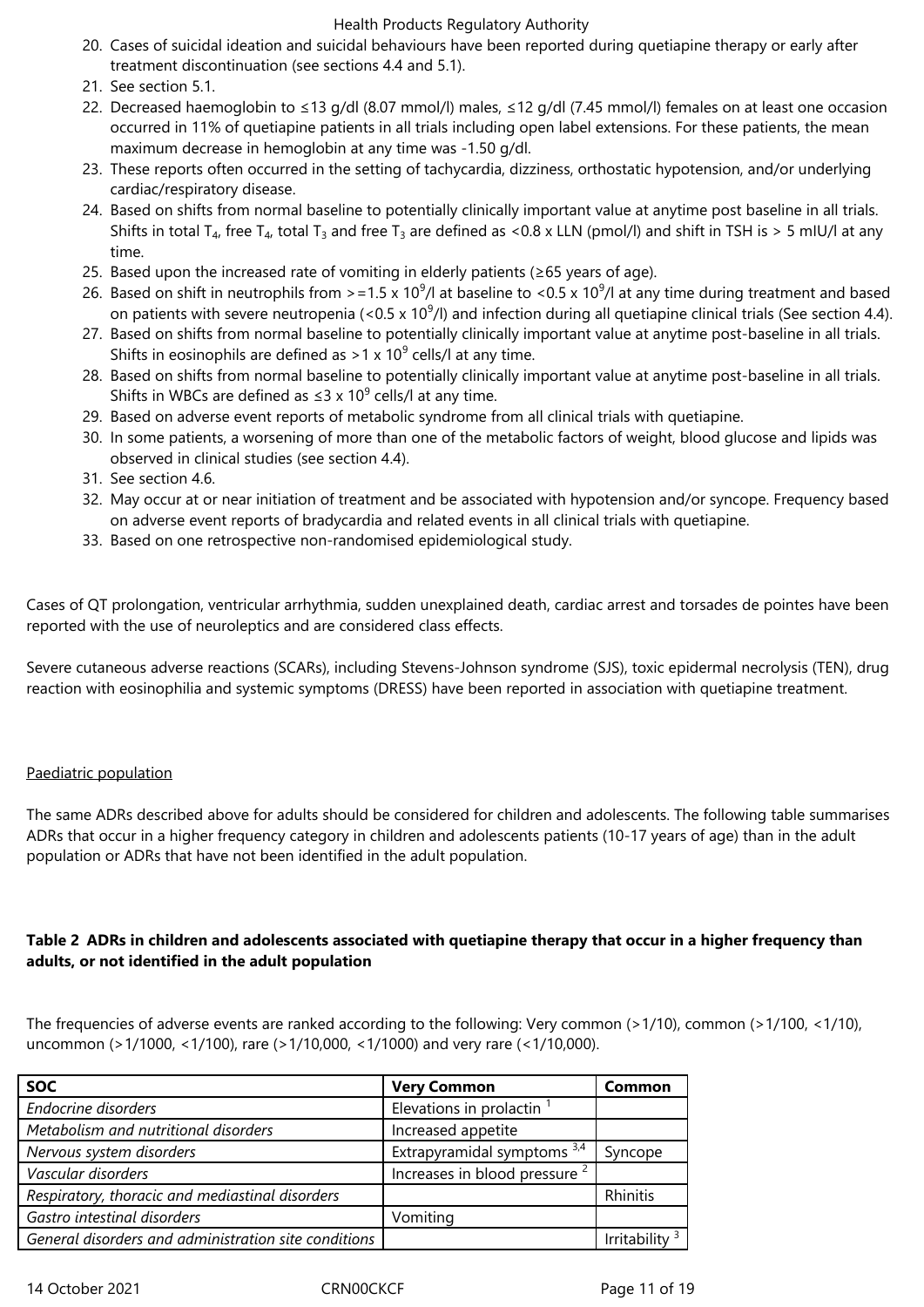- 2. Based on shifts above clinically significant thresholds (adapted from the National Institutes of Health criteria) or increases >20 mmHg for systolic or >10 mmHg for diastolic blood pressure at any time in two acute (3-6 weeks) placebo-controlled trials in children and adolescents.
- 3. Note: The frequency is consistent to that observed in adults, but might be associated with different clinical implications in children and adolescents as compared to adults.
- 4. See section 5.1.

#### Reporting of suspected adverse reactions

Reporting suspected adverse reactions after authorisation of the medicinal product is important. It allows continued monitoring of the benefit/risk balance of the medicinal product. Healthcare professionals are asked to report any suspected adverse reactions the national reporting system to: HPRA Pharmacovigilance, Earlsfort Terrace, IRL - Dublin 2,Tel: +353 1 6764971, Fax: +353 1 6762517, Website: www.hpra.ie , e-mail: medsafety@hpra.ie

# **4.9 Overdose**

#### Symptoms

In general, reported signs and symptoms were those resulting from an exaggeration of the active substance's known pharmacological effects, i.e. drowsiness and sedation, tachycardia, hypotensionand anti-cholinergic effects.

Overdose could lead to QT-prolongation, seizures, status epilepticus, rhabdomyolysis, respiratory depression, urinary retention, confusion, delirium and/or agitation, coma and death. Patients with pre-existing severe cardiovascular disease may be at an increased risk of the effects of overdose (see section 4.4, Orthostatic hypotension).

## **Management of overdose**

 There is no specific antidote to quetiapine. In cases of severe signs, the possibility of multiple drug involvement should be considered, and intensive care procedures are recommended, including establishing and maintaining a patent airway, ensuring adequate oxygenation and ventilation, and monitoring and support of the cardiovascular system.

 Based on public literature, patients with delerium and agitation and a clear anticholinergic syndrome may be treated with physostigmine, 1-2 mg (under continuous ECG monitoring). This is not recommended as standard treatment, because of potential negative effect of physostigmine on cardiac conductance. Physostigmine may be used if there are no ECG aberrations. Do not use physostigmine in case of dysrhythmias, any degree of heart block or QRS-widening.

 Whilst the prevention of absorption in overdose has not been investigated, gastric lavage can be indicated in severe poisonings and if possible to perform within one hour of ingestion. The administration of activated charcoal should be considered.

 In cases of quetiapine overdose, refractory hypotension should be treated with appropriate measures such as intravenous fluids and/or sympathomimetic agents. Epinephrine and dopamine should be avoided, since beta stimulation may worsen hypotension in the setting of quetiapine-induced alpha blockade.

Close medical supervision and monitoring should be continued until the patient recovers.

# **5 PHARMACOLOGICAL PROPERTIES**

#### **5.1 Pharmacodynamic properties**

Pharmacotherapeutic group: Antipsychotics; Diazepines, oxazepines and thiazepines ATC code: N05A H04

#### Mechanism of action

Quetiapine is an atypical antipsychotic agent. Quetiapine and the active human plasma metabolite, norquetiapine interact with a broad range of neurotransmitter receptors. Quetiapine and norquetiapine exhibit affinity for brain serotonin ( $5HT_2$ ) and dopamine  $D_1$ - and  $D_2$ - receptors. It is this combination of receptor antagonism with a higher selectivity for 5HT<sub>2</sub> relative to  $D_2$ -

14 October 2021 **CRNOOCKCF** CROOCKCF Page 12 of 19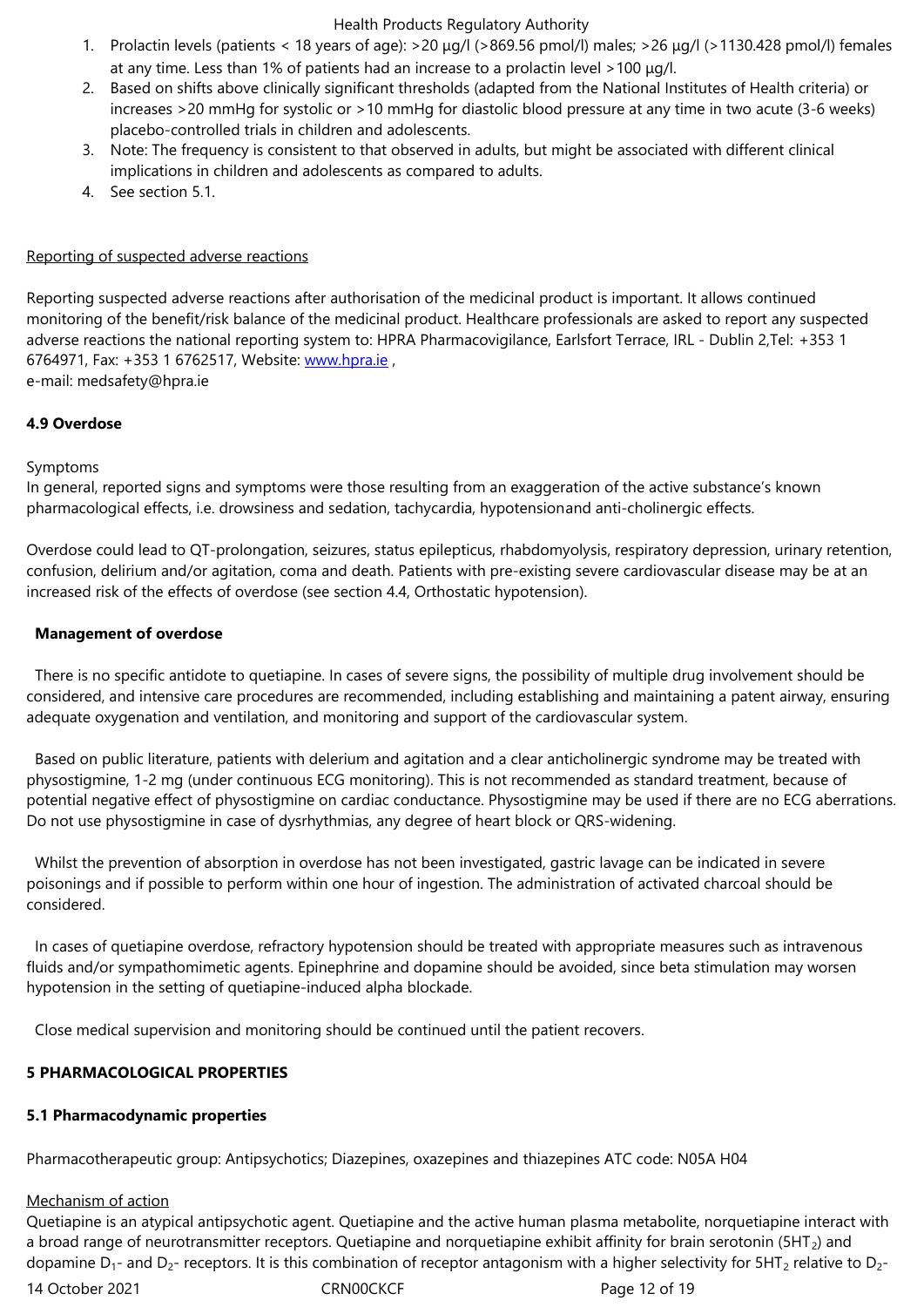receptors, which is believed to contribute to the clinical antipsychotic properties and low extrapyramidal side effect (EPS) liability of quetiapine compared to typical antipsychotics. Quetiapine and norquetiapine have no appreciable affinity at benzodiazepine receptors but high affinity at histaminergic and adrenergic alpha1 receptors, and moderate affinity at adrenergic alpha2 receptors. Quetiapine also has low or no affinity for muscarinic receptors, while norquetiapine has moderate to high affinity at several muscarinic receptors, which may explain anti-cholinergic (muscarinic) effects. Inhibition of NET and partial agonist action at 5HT1A sites by norquetiapine may contribute to quetiapine's therapeutic efficacy as an antidepressant.

## Pharmacodynamic effects

Quetiapine is active in tests for antipsychotic activity, such as conditioned avoidance. It also blocks the action of dopamine agonists, measured either behaviourally or electrophysiologically, and elevates dopamine metabolite concentrations, a neurochemical index of  $D<sub>2</sub>$ -receptor blockade.

In pre-clinical tests predictive of EPS, quetiapine is unlike typical antipsychotics and has an atypical profile. Quetiapine does not produce dopamine D<sub>2</sub>-receptor supersensitivity after chronic administration. Quetiapine produces only weak catalepsy at effective dopamine  $D<sub>2</sub>$ -receptor blocking doses. Quetiapine demonstrates selectivity for the limbic system by producing depolarisation blockade of the mesolimbic but not the nigrostriatal dopamine-containing neurones following chronic administration. Quetiapine exhibits minimal dystonic liability in haloperidol-sensitised or drug-naive Cebus monkeys after acute and chronic administration (see section 4.8).

## Clinical efficacy

#### *Schizophrenia*

In three placebo-controlled clinical trials in patients with schizophrenia, using variable doses of quetiapine, there were no differences between the quetiapine and placebo treatment groups in the incidence of EPS or concomitant use of anti-cholinergics. A placebo-controlled trial evaluating fixed doses of quetiapine across the range of 75 to 750 mg/day showed no evidence of an increase in EPS or the use of concomitant anti-cholinergics. The long-term efficacy of Quetiapine IR in prevention of schizophrenic relapses has not been verified in blinded clinical trials. In open label trials, in patients with schizophrenia, quetiapine was effective in maintaining the clinical improvement during continuation therapy in patients who showed an initial treatment response, suggesting some long-term efficacy

# *Bipolar Disorder*

In four placebo-controlled clinical trials, evaluating doses of quetiapine up to 800 mg/day for the treatment of moderate to severe manic episodes, two each in monotherapy and as combination therapy to lithium or divalproex, there were no differences between the quetiapine and placebo treatment groups in the incidence of EPS or concomitant use of anti-cholinergics.

In the treatment of moderate to severe manic episodes, quetiapine demonstrated superior efficacy to placebo in reduction of manic symptoms at 3 and 12 weeks, in two monotherapy trials. There are no data from long-term studies to demonstrate quetiapine's effectiveness in preventing subsequent manic or depressive episodes. Quetiapine data in combination with divalproex or lithium in acute moderate to severe manic episodes at 3 and 6 weeks is limited; however, combination therapy was well tolerated. The data showed an additive effect at week 3. A second study did not demonstrate an additive effect at week 6.

The mean last week median dose of quetiapine in responders was approximately 600 mg/day and approximately 85% of the responders were in the dose range of 400 to 800 mg/day.

In 4 clinical trials with a duration of 8 weeks in patients with moderate to severe depressive episodes in bipolar I or bipolar II disorder, quetiapine IR 300 mg and 600 mg was significantly superior to placebo treated patients for the relevant outcome measures: mean improvement on the MADRS and for response defined as at least a 50% improvement in MADRS total score from baseline. There was no difference in magnitude of effect between the patients who received 300 mg quetiapine IR and those who received 600 mg dose.

In the continuation phase in two of these studies, it was demonstrated that long-term treatment, of patients who responded on quetiapine IR 300 or 600 mg, was efficacious compared to placebo treatment with respect to depressive symptoms, but not with regard to manic symptoms.

In two recurrence prevention studies evaluating quetiapine in combination with mood stabilizers, in patients with manic, depressed or mixed mood episodes, the combination with quetiapine was superior to mood stabilizers monotherapy in increasing the time to recurrence of any mood event (manic, mixed or depressed). Quetiapine was administered twice-daily totalling 400 mg to 800 mg a day as combination therapy to lithium or valproate.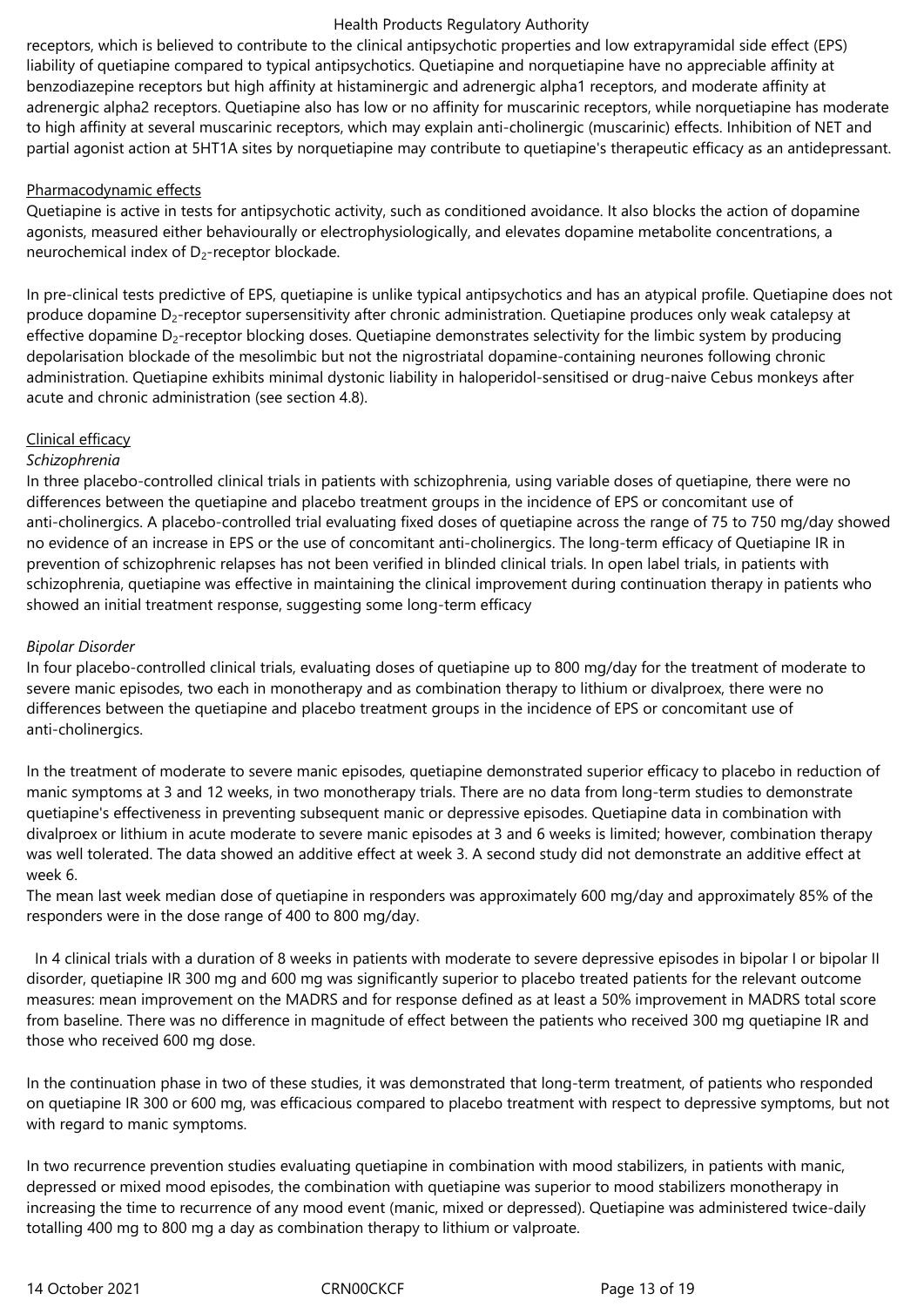In a 6-week, randomised, study of lithium and quetiapine XR versus placebo and quetiapine XR in adult patients with acute mania, the difference in YMRS mean improvement between the lithium add-on group and the placebo add-on group was 2.8 points and the difference in % responders (defined as 50% improvement from baseline on the YMRS) was 11% (79% in the lithium add-on group vs. 68% in the placebo add-on group).

In one long-term study (up to 2 years treatment) evaluating recurrence prevention in patients with manic, depressed or mixed mood episodes quetiapine was superior to placebo in increasing the time to recurrence of any mood event (manic, mixed or depressed), in patients with bipolar I disorder. The number of patients with a mood event was 91 (22.5%) in the quetiapine group, 208 (51.5%) in the placebo group and 95 (26.1%) in the lithium treatment groups respectively. In patients who responded to quetiapine, when comparing continued treatment with quetiapine to switching to lithium, the results indicated that a switch to lithium treatment does not appear to be associated with an increased time to recurrence of a mood event.

Clinical trials have demonstrated that quetiapine is effective in schizophrenia and mania when given twice a day, although quetiapine has a pharmacokinetic half-life of approximately 7 hours. This is further supported by the data from a positron emission tomography (PET) study, which identified that for quetiapine, 5HT<sub>2</sub>- and D<sub>2</sub>-receptor occupancy are maintained for up to 12 hours. The safety and efficacy of doses greater than 800 mg/day have not been evaluated.

#### Clinical safety

In short-term, placebo-controlled clinical trials in schizophrenia and bipolar mania the aggregated incidence of extrapyramidal symptoms was similar to placebo (schizophrenia: 7.8% for quetiapine and 8.0% for placebo; bipolar mania: 11.2% for quetiapine and 11.4% for placebo). Higher rates of extrapyramidal symptoms were seen in quetiapine treated patients compared to those treated with placebo in short-term, placebo-controlled clinical trials in MDD and bipolar depression. In short-term, placebo-controlled bipolar depression trials the aggregated incidence of extrapyramidal symptoms was 8.9% for quetiapine compared to 3.8% for placebo. In short-term, placebo-controlled monotherapy clinical trials in major depressive disorder the aggregated incidence of extrapyramidal symptoms was 5.4% for quetiapine XR and 3.2% for placebo. In a short-term placebo-controlled monotherapy trial in elderly patients with major depressive disorder, the aggregated incidence of extrapyramidal symptoms was 9.0% for quetiapine XR and 2.3% for placebo. In both bipolar depression and MDD, the incidence of the individual adverse events (eg, akathisia, extrapyramidal disorder, tremor, dyskinesia, dystonia, restlessness, muscle contractions involuntary, psychomotor hyperactivity and muscle rigidity) did not exceed 4% in any treatment group.

In short term, fixed dose (50mg/d to 800 mg/d), placebo-controlled studies (ranging from 3 to 8 weeks), the mean weight gain for quetiapine-treated patients ranged from 0.8 kg for the 50 mg daily dose to 1.4 kg for the 600 mg daily dose (with lower gain for the 800 mg daily dose), compared to 0.2 kg for the placebo treated patients. The percentage of quetiapine treated patients who gained ≥7% of body weight ranged from 5.3% for the 50 mg daily dose to 15.5% for the 400 mg daily dose (with lower gain for the 600 and 800 mg daily doses), compared to 3.7% for placebo treated patients.

A 6-week, randomised, study of lithium and quetiapine XR versus placebo and quetiapine XR in adult patients with acute mania indicated that the combination of quetiapine XR with lithium leads to more adverse events (63% versus 48% in quetiapine XR in combination with placebo). The safety results showed a higher incidence of extrapyramidal symptoms reported in 16.8% of patients in the lithium add-on group and 6.6% in the placebo add-on group, the majority of which consisted of tremor, reported in 15.6% of the patients in the lithium add-on group and 4.9% in the placebo add-on group. The incidence of somnolence was higher in the quetiapine XR with lithium add-on group (12.7%) compared to the quetiapine XR with the placebo add-on group (5.5%). In addition, a higher percentage of patients treated in the lithium add-on group (8.0%) had weight gain (≥7%) at the end of treatment compared to patients in the placebo add-on group (4.7%).

Longer term relapse prevention trials had an open label period (ranging from 4 to 36 weeks) during which patients were treated with quetiapine, followed by a randomized withdrawal period during which patients were randomized to quetiapine or placebo. For patients who were randomized to quetiapine, the mean weight gain during the open label period was 2.56 kg, and by week 48 of the randomized period, the mean weight gain was 3.22 kg, compared to open label baseline. For patients who were randomized to placebo, the mean weight gain during the open label period was 2.39 kg, and by week 48 of the randomized period the mean weight gain was 0.89 kg, compared to open label baseline.

In placebo-controlled studies in elderly patients with dementia-related psychosis, the incidence of cerebrovascular adverse events per 100 patient years was not higher in quetiapine-treated patients than in placebo-treated patients.

In all short-term placebo-controlled monotherapy trials in patients with a baseline neutrophil count ≥1.5 x 10<sup>9</sup>/L, the incidence of at least one occurrence of a shift to neutrophil count <1.5 x  $10^9$ /L, was 1.9% in patients treated with quetiapine compared to 1.5% in placebo-treated patients. The incidence of shifts to >0.5-<1.0 x 10<sup>9</sup>/L was the same (0.2%) in patients treated with quetiapine as with placebo-treated patients.In all clinical trials (placebo-controlled, open-label, active comparator) in patients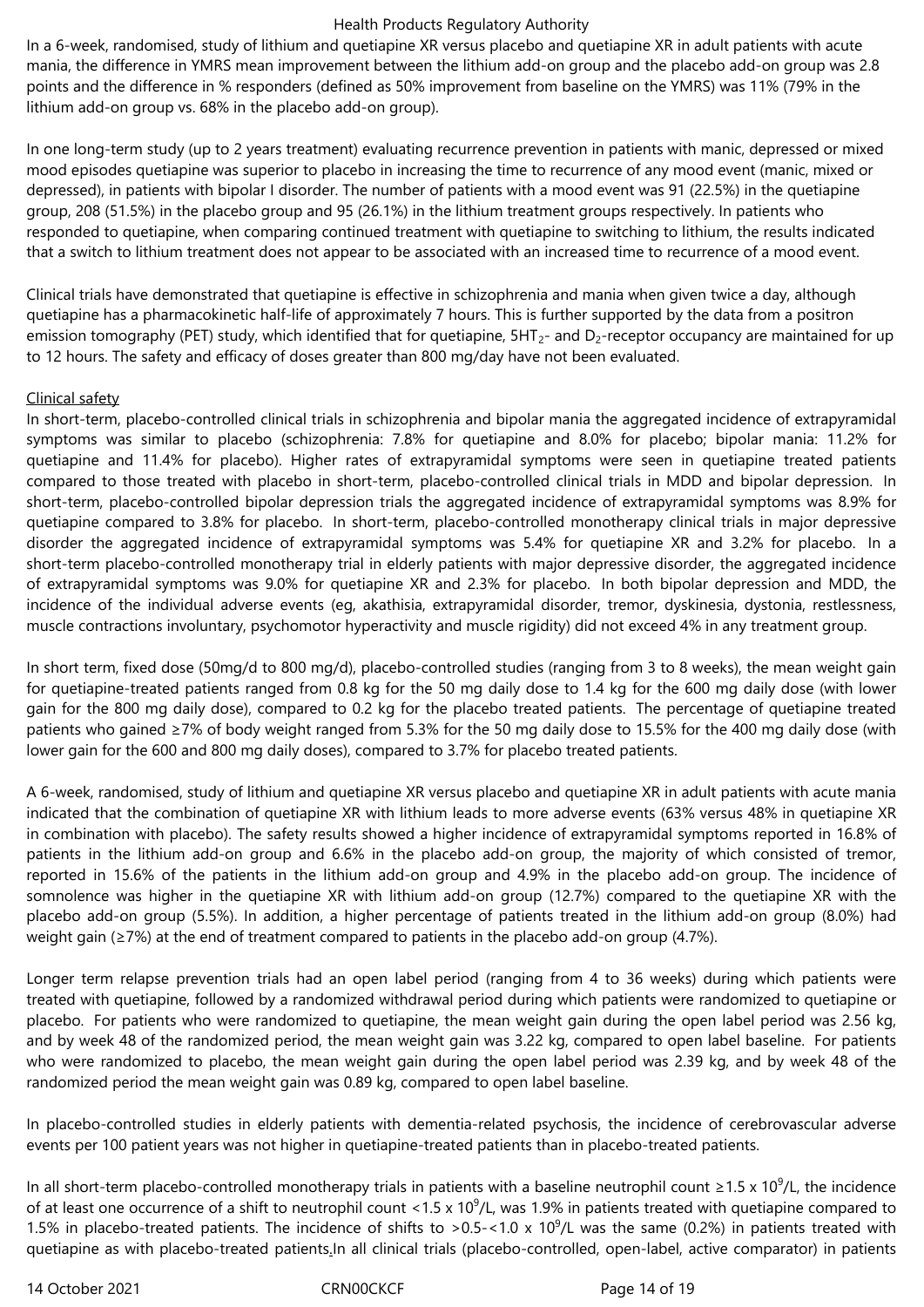with a baseline neutrophil count ≥1.5 x 10<sup>9</sup>/L, the incidence of at least one occurrence of a shift to neutrophil count <1.5 x 10<sup>9</sup>/L was 2.9% and to <0.5 x 10<sup>9</sup>/L was 0.21% in patients treated with quetiapine.

Quetiapine treatment was associated with dose-related decreases in thyroid hormone levels. The incidences of shifts in TSH was 3.2 % for quetiapine versus 2.7 % for placebo. The incidence of reciprocal, potentially clinically significant shifts of both T3 or T4 and TSH in these trials were rare, and the observed changes in thyroid hormone levels were not associated with clinically symptomatic hypothyroidism.

The reduction in total and free T4 was maximal within the first six weeks of quetiapine treatment, with no further reduction during long-term treatment. For about 2/3 of all cases, cessation of quetiapine treatment was associated with a reversal of the effects on total and free  $T_{4}$ , irrespective of the duration of treatment.

## Cataracts/lens opacities

In a clinical trial to evaluate the cataractogenic potential of quetiapine (200-800 mg/day) versus risperidone (2-8 mg/day) in patients with schizophrenia or schizoaffective disorder, the percentage of patients with increased lens opacity grade was not higher in quetiapine (4%) compared with risperidone (10%), for patients with at least 21 months of exposure.

# **Paediatric population**

## Clinical efficacy

The efficacy and safety of quetiapine was studied in a 3-week placebo controlled study for the treatment of mania (n= 284 patients from the US, aged 10-17). About 45% of the patient population had an additional diagnosis of ADHD. In addition, a 6-week placebo controlled study for the treatment of schizophrenia (n = 222 patients, aged 13-17) was performed. In both studies, patients with known lack of response to quetiapine were excluded. Treatment with quetiapine was initiated at 50 mg/day and on day 2 increased to 100 mg/day; subsequently the dose was titrated to a target dose (mania 400-600 mg/day; schizophrenia 400-800 mg/day) using increments of 100 mg/day given two or three times daily.

In the mania study, the difference in LS mean change from baseline in YMRS total score (active minus placebo) was –5.21 for quetiapine 400 mg/day and –6.56 for quetiapine 600 mg/day. Responder rates (YMRS improvement ≥50%) were 64% for quetiapine 400 mg/day, 58% for 600 mg/day and 37% in the placebo arm.

In the schizophrenia study, the difference in LS mean change from baseline in PANSS total score (active minus placebo) was –8.16 for quetiapine 400 mg/day and –9.29 for quetiapine 800 mg/day. Neither low dose (400 mg/day) nor high dose regimen (800 mg/day) quetiapine was superior to placebo with respect to the percentage of patients achieving response, defined as ≥30% reduction from baseline in PANSS total score. Both in mania and schizophrenia higher doses resulted in numerically lower response rates.

In a third short-term placebo-controlled monotherapy trial with quetiapine XR in children and adolescent patients (10-17 years of age) with bipolar depression, efficacy was not demonstrated.

No data are available on maintenance of effect or recurrence prevention in this age group.

#### Clinical safety

In the short-term paediatric trials with quetiapine described above, the rates of EPS in the active arm vs. placebo were 12.9% vs. 5.3% in the schizophrenia trial, 3.6% vs. 1.1% in the bipolar mania trial, and 1.1% vs. 0% in the bipolar depression trial. The rates of weight gain ≥7% of baseline body weight in the active arm vs. placebo were 17% vs. 2.5% in the schizophrenia and bipolar mania trials, and 13.7% vs. 6.8% in the bipolar depression trial. The rates of suicide related events in the active arm vs. placebo were 1.4% vs. 1.3% in the schizophrenia trial, 1.0% vs. 0% in the bipolar mania trial, and 1.1% vs. 0% in the bipolar depression trial. During an extended post treatment follow-up phase of the bipolar depression trial, there were two additional suicide related events in two patients; one of these patients was on quetiapine at the time of the event.

#### Long-term safety

A 26-week open-label extension to the acute trials (n= 380 patients), with quetiapine flexibly dosed at 400-800 mg/day, provided additional safety data. Increases in blood pressure were reported in children and adolescents and increased appetite, extrapyramidal symptoms and elevations in serum prolactin were reported with higher frequency in children and adolescents than in adult patients (see sections 4.4 and 4.8).

With respect to weight gain, when adjusting for normal growth over the longer term, an increase of at least 0.5 standard deviation from baseline in Body Mass Index (BMI) was used as a measure of a clinically significant change; 18.3% of patients who were treated with quetiapine for at least 26 weeks met this criterion.

#### **5.2 Pharmacokinetic properties**

# **Absorption**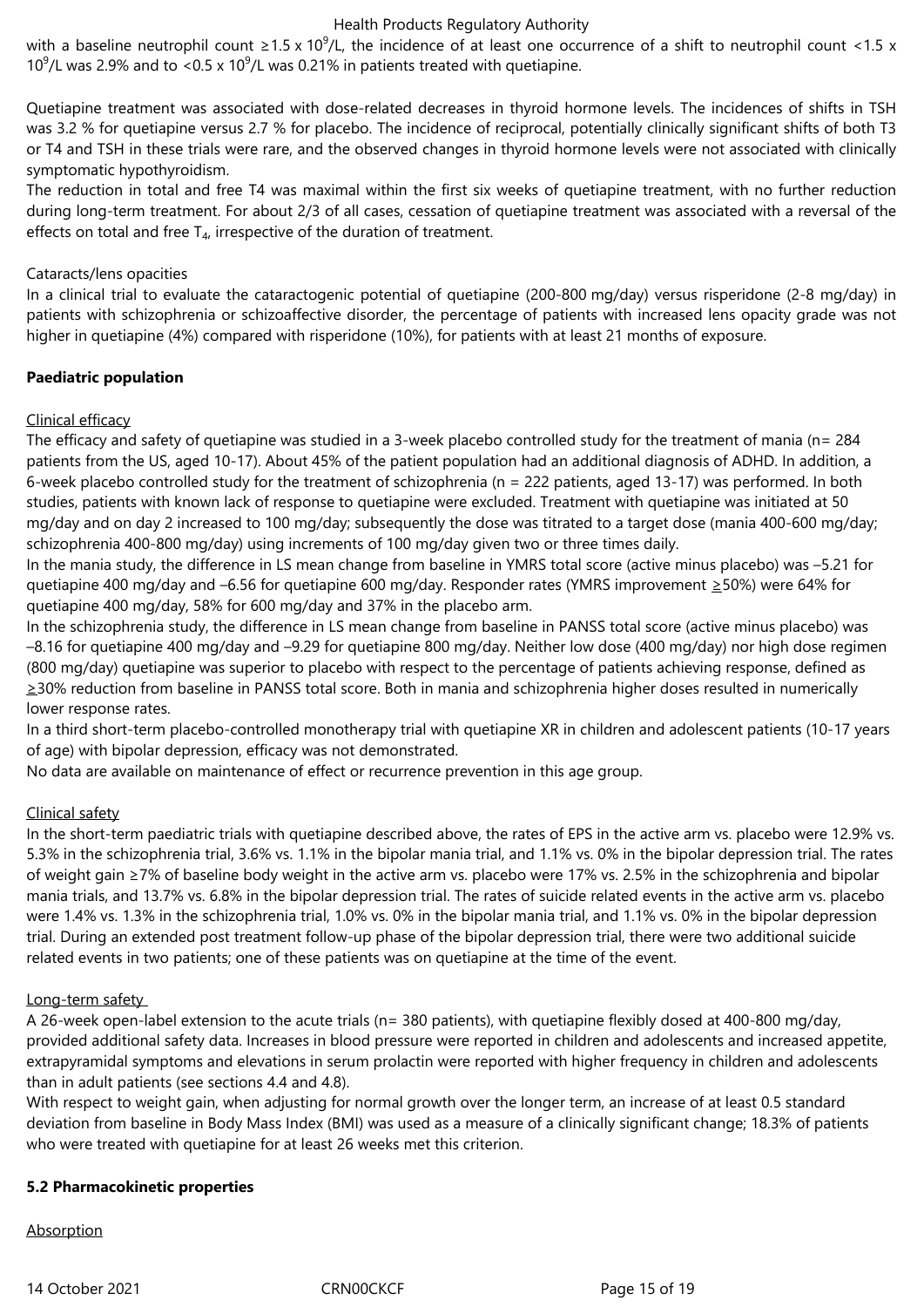Quetiapine is well absorbed and extensively metabolised following oral administration. The bioavailability of quetiapine is not significantly affected by administration with food. Steady-state peak molar concentrations of the active metabolite norquetiapine are 35% of that observed for quetiapine. The pharmacokinetics of quetiapine and norquetiapine are linear across the approved dosing range.

#### Distribution

Quetiapine is approximately 83% bound to plasma proteins.

## Biotransformation

Quetiapine is extensively metabolised by the liver, with parent compound accounting for less than 5% of unchanged drug‑related material in the urine or faeces, following the administration of radiolabelled quetiapine. *In vitro* investigations established that CYP3A4 is the primary enzyme responsible for cytochrome P450 mediated metabolism of quetiapine. Norquetiapine is primarily formed and eliminated via CYP3A4.

Approximately 73% of the radioactivity is excreted in the urine and 21% in the faeces.

Quetiapine and several of its metabolites (including norquetiapine) were found to be weak inhibitors of human cytochrome P450 1A2, 2C9, 2C19, 2D6 and 3A4 activities in vitro. In vitro CYP inhibition is observed only at concentrations approximately 5 to 50 fold higher than those observed at a dose range of 300 to 800 mg/day in humans. Based on these in vitro results, it is unlikely that co-administration of quetiapine with other drugs will result in clinically significant drug inhibition of cytochrome P450 mediated metabolism of the other drug. From animal studies it appears that quetiapine can induce cytochrome P450 enzymes. In a specific interaction study in psychotic patients, however, no increase in the cytochrome P450 activity was found after administration of quetiapine.

## Elimination

The elimination half lives of quetiapine and norquetiapine are approximately 7 and 12 hours, respectively. The average molar dose fraction of free quetiapine and the active human plasma metabolite norquetiapine is <5% excreted in the urine.

## **Special populations**

#### *Gender*

The kinetics of quetiapine do not differ between men and women.

#### *Elderly*

The mean clearance of quetiapine in the elderly is approximately 30 to 50% lower than that seen in adults aged 18 to 65 years.

#### *Renal Impairment*

The mean plasma clearance of quetiapine was reduced by approximately 25% in subjects with severe renal impairment (creatinine clearance less than 30 ml/min/1.73m<sup>2</sup>), but the individual clearance values are within the range for normal subjects.

#### *Hepatic Impairment*

The mean quetiapine plasma clearance decreases with approx. 25% in persons with known hepatic impairment (stable alcohol cirrhosis). As quetiapine is extensively metabolised by the liver, elevated plasma levels are expected in the population with hepatic impairment. Dose adjustments may be necessary in these patients (see section 4.2).

# **Paediatric population**

Pharmacokinetic data were sampled in 9 children aged 10-12 years old and 12 adolescents, who were on steady-state treatment with 400 mg quetiapine twice daily. At steady-state, the dose-normalised plasma levels of the parent compound, quetiapine, in children and adolescents (10-17 years of age) were in general similar to adults, though  $C_{\text{max}}$  in children was at the higher end of the range observed in adults. The AUC and  $C_{\text{max}}$  for the active metabolite, norquetiapine, were higher, approximately 62% and 49% in children (10-12 years), respectively and 28% and 14% in adolescents (13-17 years), respectively, compared to adults.

#### **5.3 Preclinical safety data**

There was no evidence of genotoxicity in a series of *in vitro* and *in vivo* genotoxicity studies. In laboratory animals at a clinically relevant exposure level the following deviations were seen, which as yet have not been confirmed in long-term clinical research: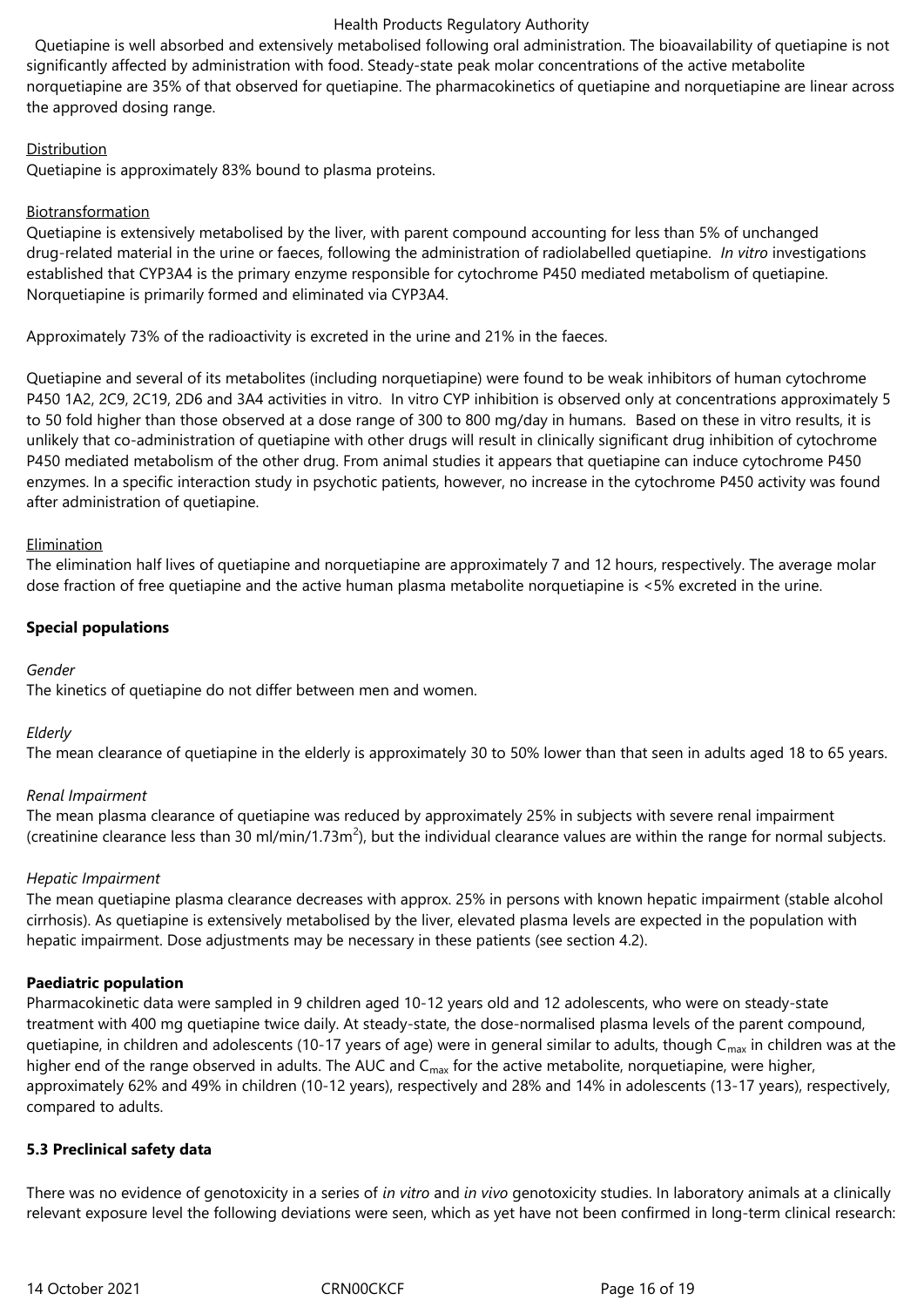In rats, pigment deposition in the thyroid gland has been observed; in cynomolgus monkeys thyroid follicular cell hypertrophy**,**  a lowering in plasma  $T_3$  levels, decreased haemoglobin concentration and a decrease of red and white blood cell count have been observed; and in dogs lens opacity and cataracts. (For cataracts/lens opacities see section 5.1).

In an embryofetal toxicity study in rabbits the foetal incidence of carpal/tarsal flexure was increased. This effect occurred in the presence of overt maternal effects such as reduced body weight gain. These effects were apparent at maternal exposure levels similar or slightly above those in humans at the maximal therapeutic dose. The relevance of this finding for humans is unknown.

In a fertility study in rats, marginal reduction in male fertility and pseudopregnancy, protracted periods of diestrus, increased precoital interval and reduced pregnancy rate were seen. These effects are related to elevated prolactin levels and not directly relevant to humans because of species differences in hormonal control of reproduction.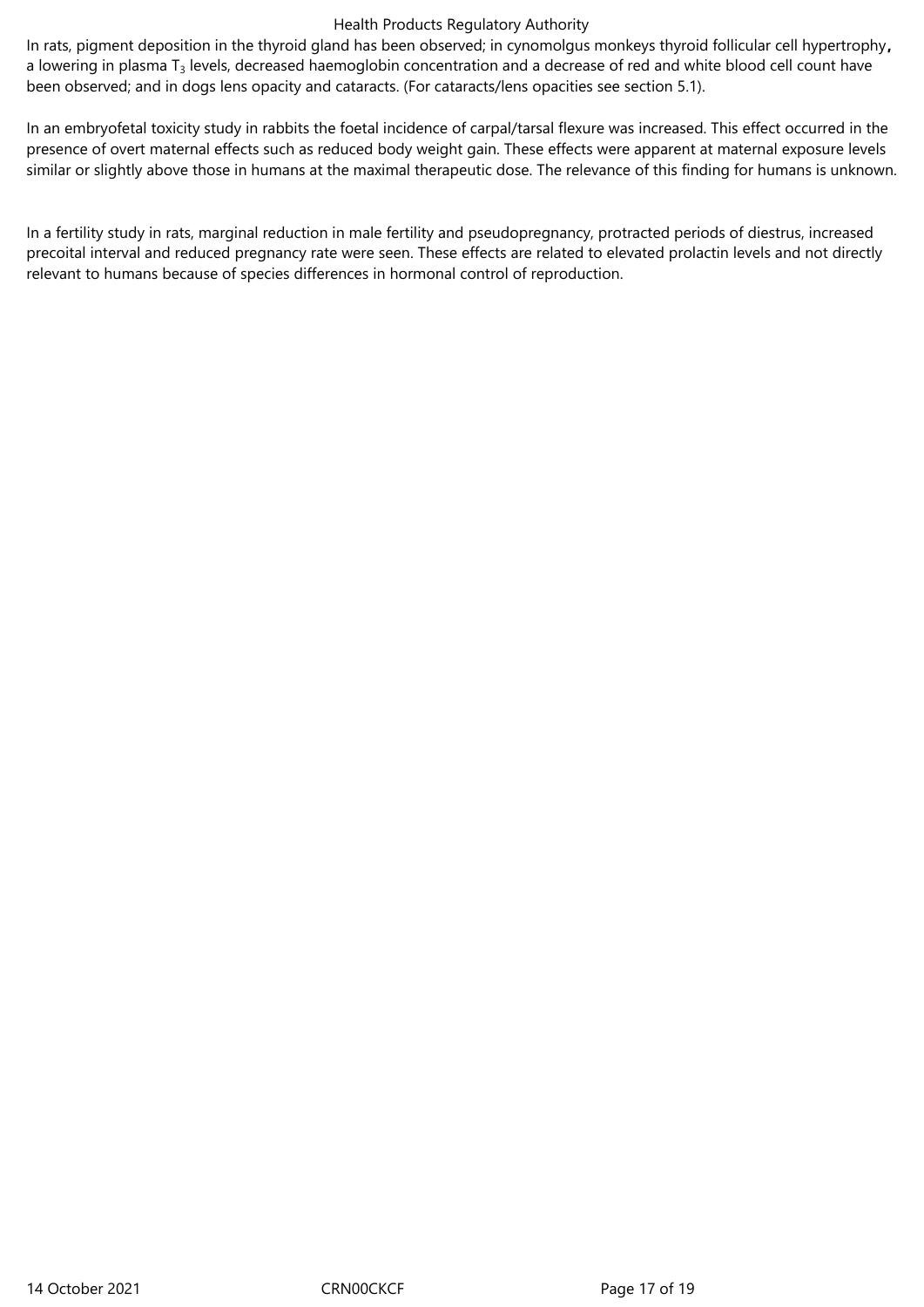#### **6 PHARMACEUTICAL PARTICULARS**

#### **6.1 List of excipients**

*Tablet core:* Hypromellose (E464) Calcium hydrogen phosphate dihydrate Lactose monohydrate Maize starch Sodium starch glycolate Type A Magnesium stearate (E572) Microcrystalline Cellulose pH 102 (E460) Talc (E553b) Silica colloidal anhydrous

*Film-coating:* Iron oxide yellow (E 172) Hypromellose 2910 (E464) Titanium dioxide (E171) Macrogol 400

#### **6.2 Incompatibilities**

Not applicable.

#### **6.3 Shelf life**

3 years

#### **6.4 Special precautions for storage**

This medicinal product does not require any special storage conditions.

#### **6.5 Nature and contents of container**

Opaque PVC/aluminium blisters Pack size: 60

#### **6.6 Special precautions for disposal**

No special requirements.

# **7 MARKETING AUTHORISATION HOLDER**

Fairmed Healthcare GmbH Dorotheenstr. 48 22301 Hamburg 22765 Hamburg Germany

#### **8 MARKETING AUTHORISATION NUMBER**

PA1789/002/002

#### **9 DATE OF FIRST AUTHORISATION/RENEWAL OF THE AUTHORISATION**

14 October 2021 **CRNOOCKCF** CRNOOCKCF Page 18 of 19